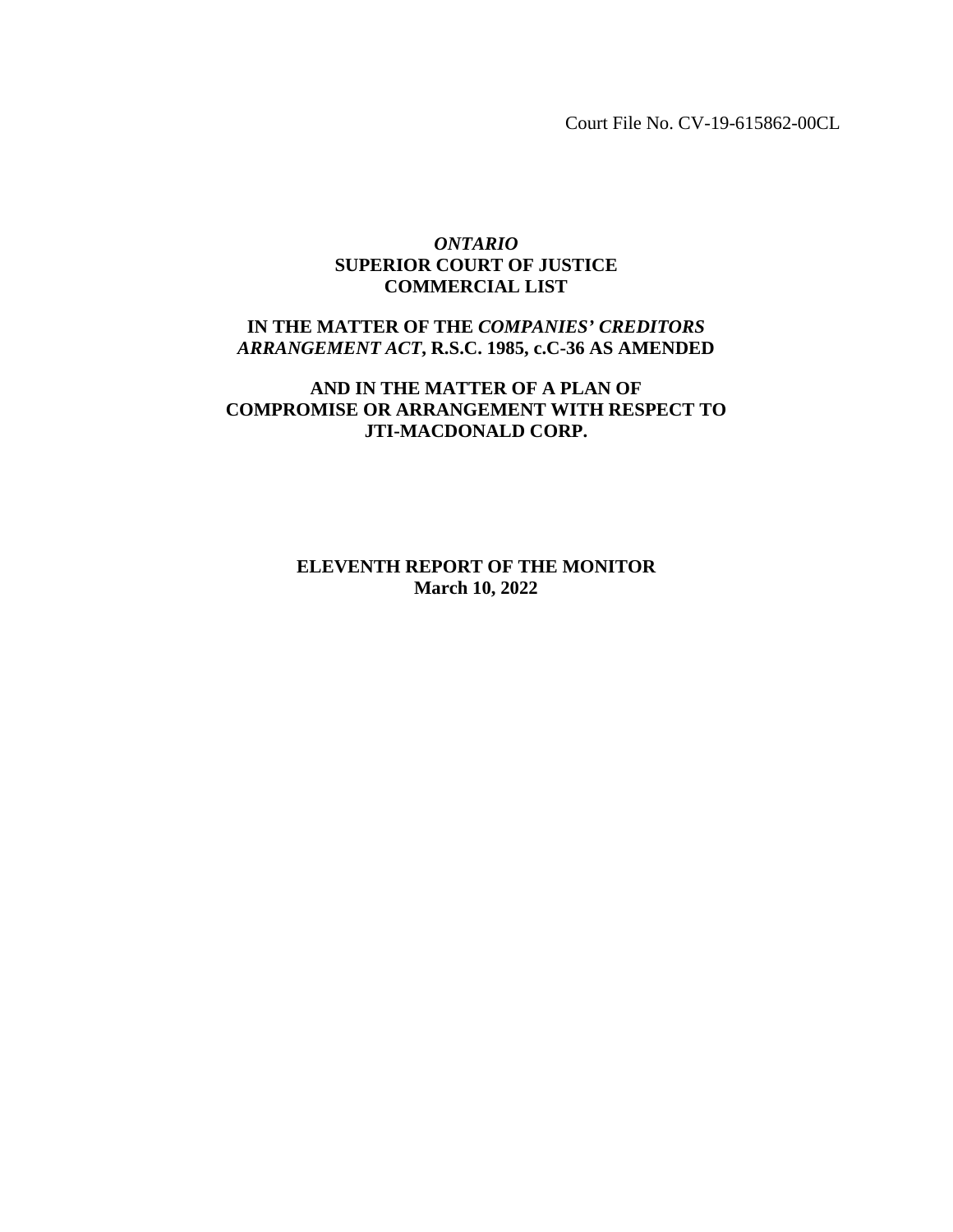Court File No. 19-CV-615862-00CL

## *ONTARIO* **SUPERIOR COURT OF JUSTICE COMMERCIAL LIST**

## **IN THE MATTER OF THE** *COMPANIES' CREDITORS ARRANGEMENT ACT***, R.S.C. 1985, c.C-36 AS AMENDED**

# **AND IN THE MATTER OF A PLAN OF COMPROMISE OR ARRANGEMENT WITH RESPECT TO JTI-MACDONALD CORP.**

# **ELEVENTH REPORT OF THE MONITOR March 10, 2022**

## **INTRODUCTION**

- 1. On March 8, 2019, JTI-Macdonald Corp. ("**JTIM**" or the "**Applicant**") filed for and obtained protection under the *Companies' Creditors Arrangement Act* (the "**CCAA**"). Pursuant to the Order of this Court granted on the same date (the "**Original Initial Order**"), Deloitte Restructuring Inc. was appointed as the Monitor in these proceedings (in such capacity, the "**Monitor**").The proceedings commenced by the Applicant under the CCAA are referred to herein as the "**CCAA Proceedings**".
- 2. The CCAA Proceedings are being conducted in parallel with CCAA proceedings of Imperial Tobacco Canada Limited and Imperial Tobacco Company Limited (collectively, "**ITL**"), and Rothmans, Benson & Hedges Inc. ("**RBH**", together with JTIM and ITL, the "**CCAA Applicants**"). The stated objective of these parallel, unconsolidated CCAA proceedings is to provide the CCAA Applicants with an opportunity to identify and settle multi-billion dollar claims against each of them through a structured process.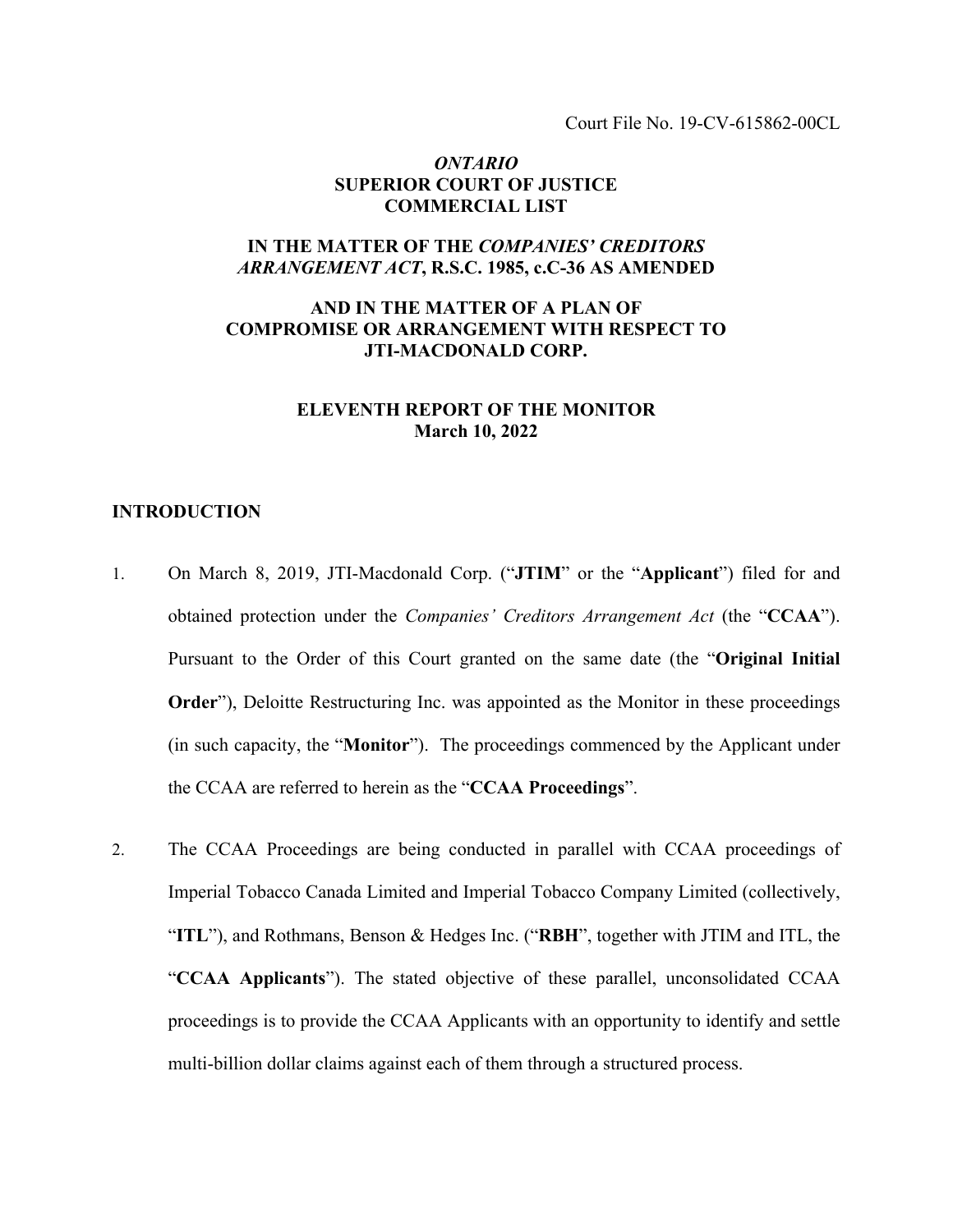- 3. In furtherance of the collective goal of resolving the numerous, substantial and complicated claims, the Honourable Warren K. Winkler, Q.C. has been appointed as mediator (the "**Court-Appointed Mediator**"), with a mandate to oversee and coordinate a multiparty, comprehensive confidential mediation among the CCAA Applicants and their key stakeholders (the "**Mediation**").
- 4. As further set out in this Eleventh Report of the Monitor (the "**Eleventh Report**"), the Applicant has been working diligently and in good faith and is participating in the Mediation in the manner requested by the Court-Appointed Mediator in order to achieve a pan-Canadian resolution of the various claims asserted against it and the other CCAA Applicants. The Mediation itself, and the issues raised during the Mediation are legally and factually complex. As a result, additional time is required for the Mediation process to unfold beyond March 31, 2022, when the period for the stay of proceedings granted in the Original Initial Order, (as subsequently extended by further orders of the Court, the "**Stay Period**"), expires.
- 5. JTIM has brought a motion seeking an order extending the Stay Period through to September 30, 2022, which will enable it to continue to advance the Mediation. For the reasons set out in this Eleventh Report, the Monitor supports the requested extension of the Stay Period. JTIM's day-to-day business and operations have continued in the ordinary course during the Court-supervised CCAA Proceedings and are expected to continue in the ordinary course through the period to September 30, 2022.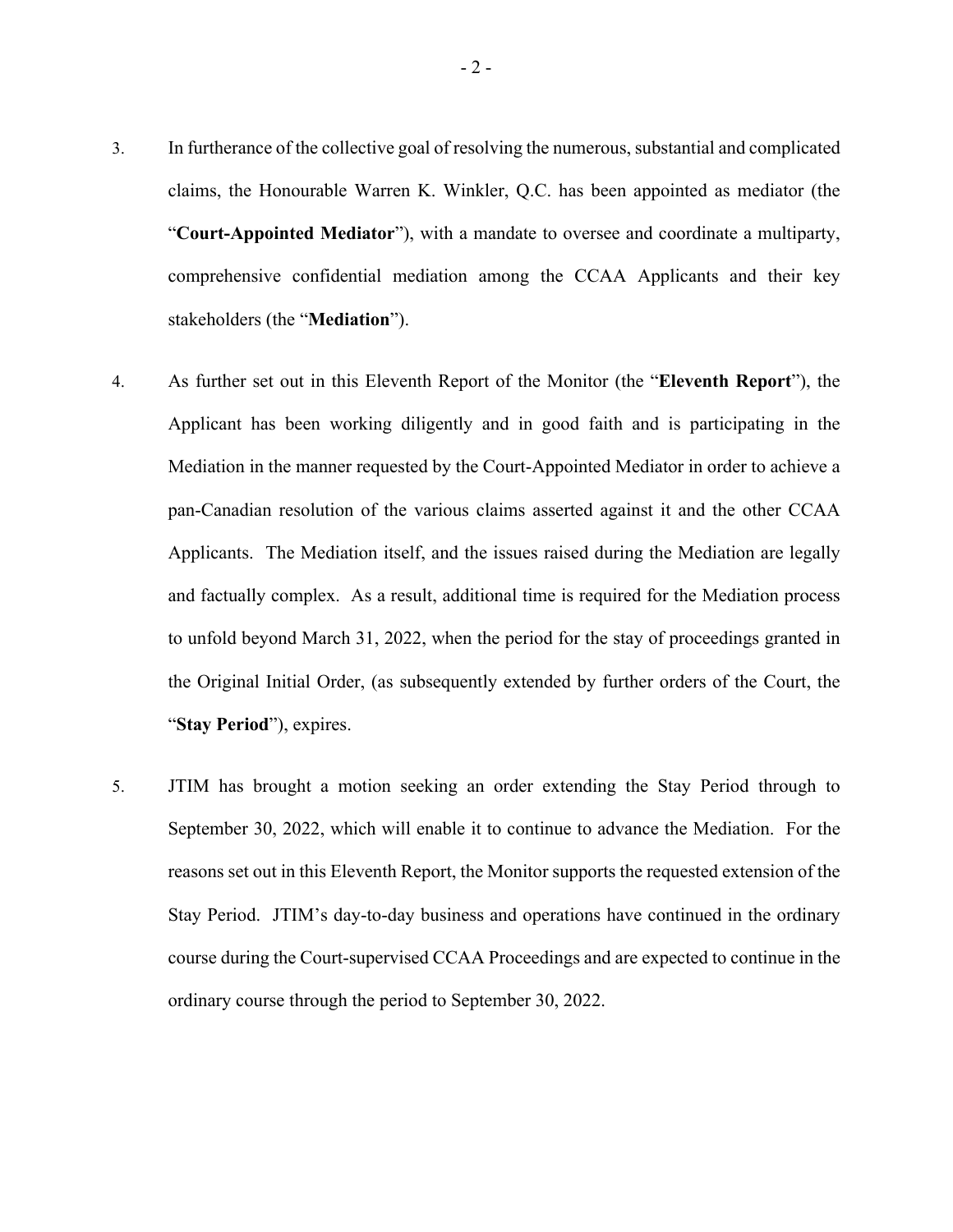### **PURPOSE**

- 6. The purpose of this Eleventh Report is to provide the Court with information and updates on the following:
	- a) a brief summary of these CCAA Proceedings, including key Orders and endorsements made to date;
	- b) the activities of JTIM and the Monitor from September 20, 2021, the date of the Tenth Report of the Monitor, filed in connection with the previous motion to extend the Stay (the "**Tenth Report**"), to the date of this Eleventh Report;
	- c) a comparison of actual cash flow results against forecast, for the first 25-week period of the 30-week cash flow statement (the "**Cash Flow Statement**") that was included in the Tenth Report. The Cash Flow Statement covered the 30-week period from September 6, 2021 to April 1, 2022, and the comparison contained herein is against the first 25 weeks ending February 25, 2022;
	- d) JTIM's revised cash flow projection (the "**Revised Cash Flow Statement**") for the 31-week period from the week beginning February 27, 2022 to the week ending October 1, 2022 (the "**Revised Cash Flow Period**");
	- e) the Applicant's request for an Order to extend the Stay Period to September 30, 2022; and
	- f) the Monitor's recommendation in respect of the relief the Applicant is seeking.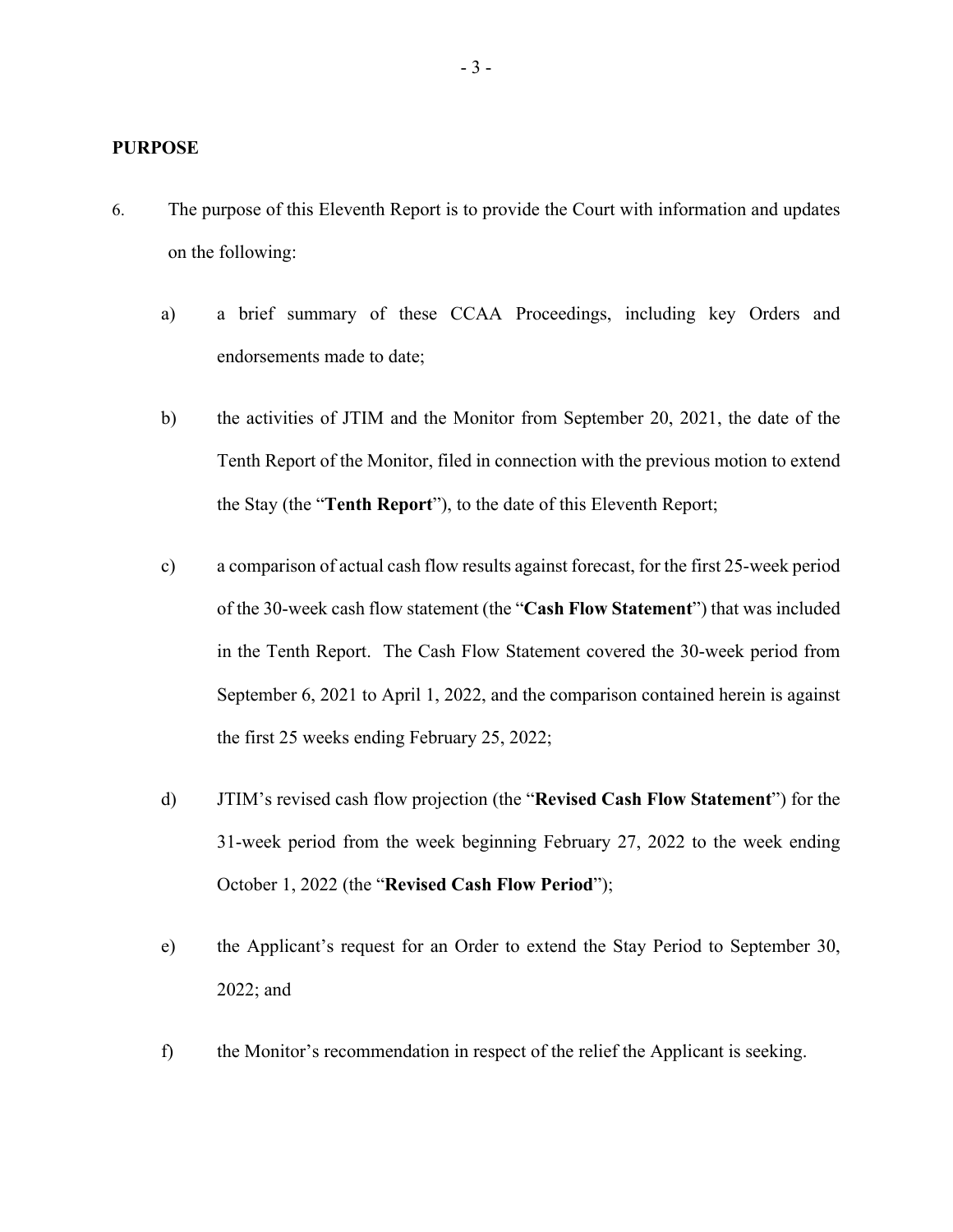7. This Eleventh Report should be read in conjunction with the Affidavit of William Aziz sworn March 8, 2022 in support of the Applicant's motion for the extension of the Stay Period (the "**Aziz Affidavit**").

## **TERMS OF REFERENCE AND DISCLAIMER**

- 8. In preparing this Eleventh Report and making the comments herein, the Monitor has been provided with, and has relied upon, unaudited financial information, books and records and financial information prepared by JTIM, and discussions with management and advisors of the Applicant ("**Management**") (collectively, the "**Information**").
- 9. The Monitor has reviewed the Information for reasonableness, internal consistency and use in the context in which it was provided. However, the Monitor has not audited or otherwise attempted to verify the accuracy or completeness of the Information in a manner that would wholly or partially comply with Canadian Generally Accepted Assurance Standards ("**Canadian GAAS**") pursuant to the *Chartered Professional Accountants Canada Handbook* and, accordingly, the Monitor expresses no opinion or other form of assurance contemplated under Canadian GAAS in respect of the Information.
- 10. Due to restrictions imposed as a result of the ongoing Coronavirus pandemic ("**Covid-19**"), the Monitor has been unable to perform its usual procedures to verify or test the Information provided by Management, including physical attendance at JTIM's premises and meetings with Management.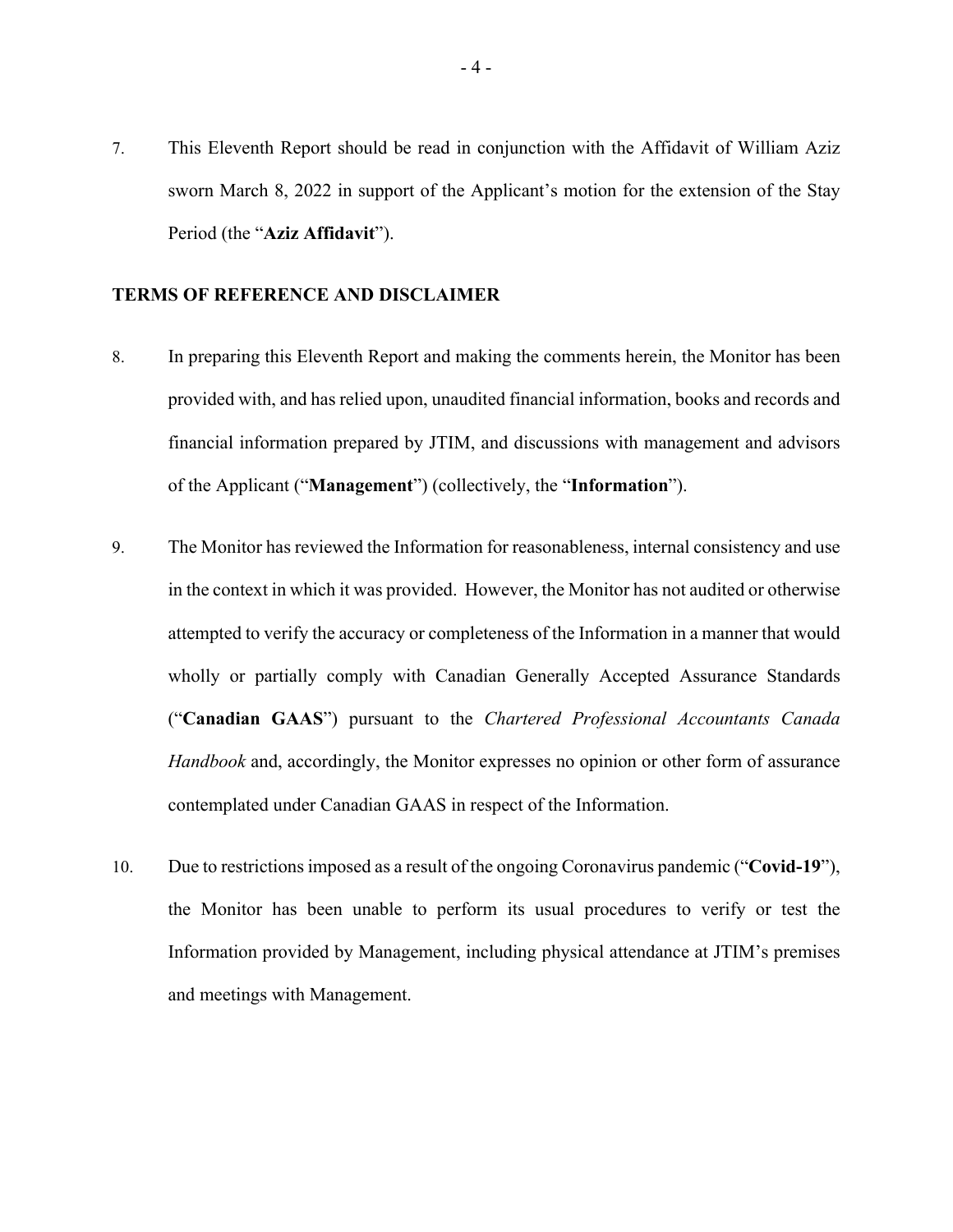- 11. Some of the information referred to in this Eleventh Report consists of financial projections. An examination or review of the financial forecasts and projections, as outlined in the *Chartered Professional Accountants Canada Handbook*, has not been performed.
- 12. Future-oriented financial information referred to in this Eleventh Report was prepared based on Management's estimates and assumptions. Readers are cautioned that since projections are based upon assumptions about future events and conditions that are not ascertainable, the actual results will vary from the projections, even if the assumptions materialize, and the variations could be significant.
- 13. While this Eleventh Report refers to some of the known effects of Covid-19 on the Applicant's current and future operations, there may be further effects not yet identified that may impact sales, production, supply chain or other aspects of the business. These effects may have an adverse impact on the performance of the Applicant. Readers should consider the increasingly broad effects on the financial condition of the Applicant, as a result of the negative impact on Canada, the global economy and major financial markets from Covid-19.
- 14. Unless otherwise stated, all monetary amounts noted herein are expressed in Canadian dollars.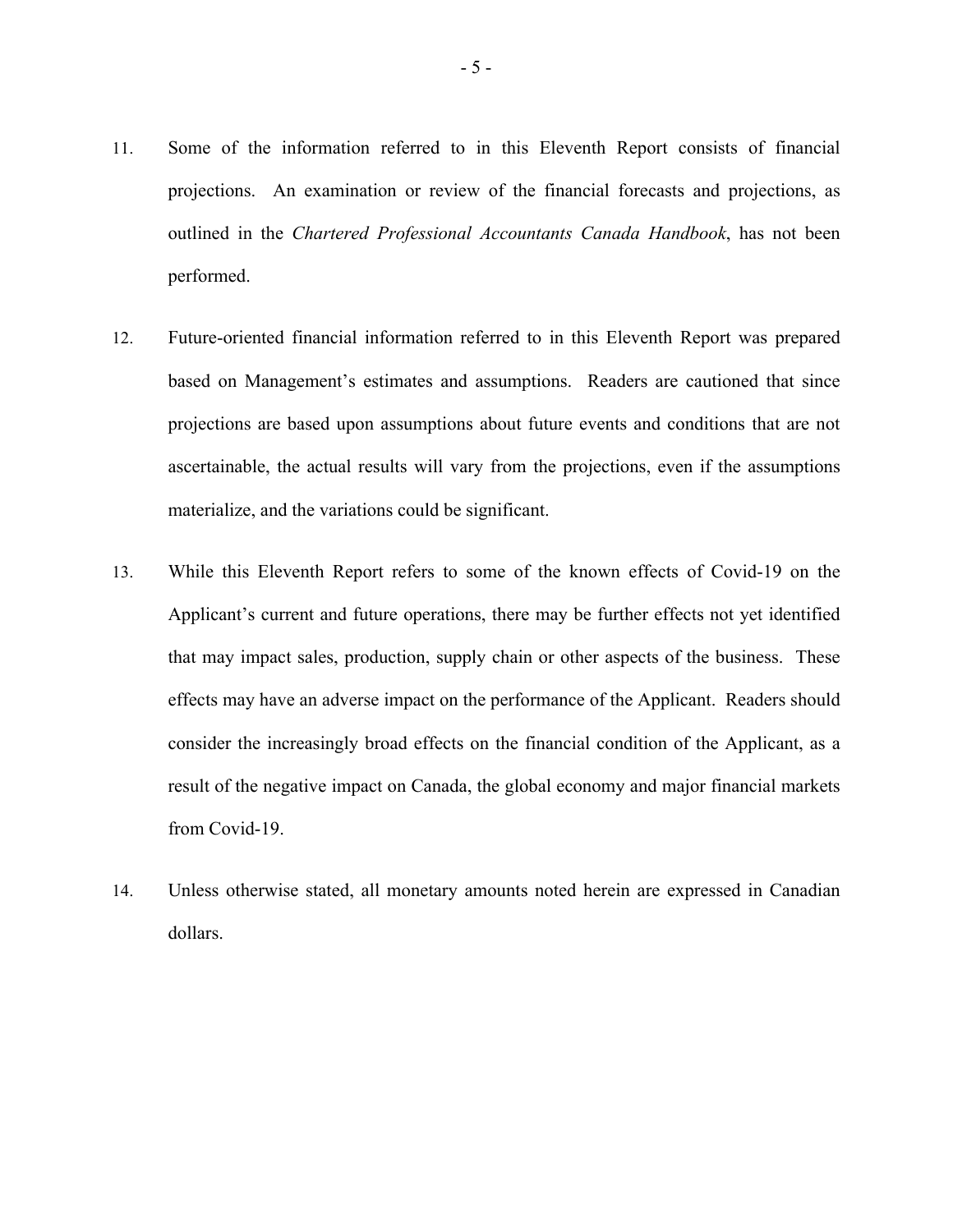## **HISTORY OF THE CCAA PROCEEDINGS**

- 15. The Original Initial Order commencing these CCAA Proceedings and appointing the Monitor was granted on March 8, 2019. The Original Initial Order provided for the stay of proceedings in respect of, among other parties, the Applicant, until and including April 5, 2019.
- 16. Since then, a number of further Orders and endorsements have been issued in the CCAA Proceedings. The following provides a summary of select Orders and endorsements of the Court that are material to these proceedings:
	- a) on March 19, 2019, the Court issued an endorsement (the "**March 19 Endorsement**") suspending the payment of: (i) principal and interest, in respect of certain secured indebtedness, and (ii) royalties owing by the Applicant to JTI-Macdonald TM Corp. in respect of certain licensed trademarks;
	- b) on April 5, 2019, the Original Initial Order was amended and restated to, among other things, (i) clarify that certain Court-ordered charges do not apply to cash collateral provided by the Applicant to certain third parties, (ii) appoint the Court-Appointed Mediator, and (iii) extend the Stay Period;
	- c) on April 26 and 29, 2019, the Court: (i) dismissed the motion of Her Majesty the Queen in Right of Ontario ("**Ontario**") to lift the stay of proceedings to allow the Ontario health care cost recovery action to proceed, and (ii) granted certain relief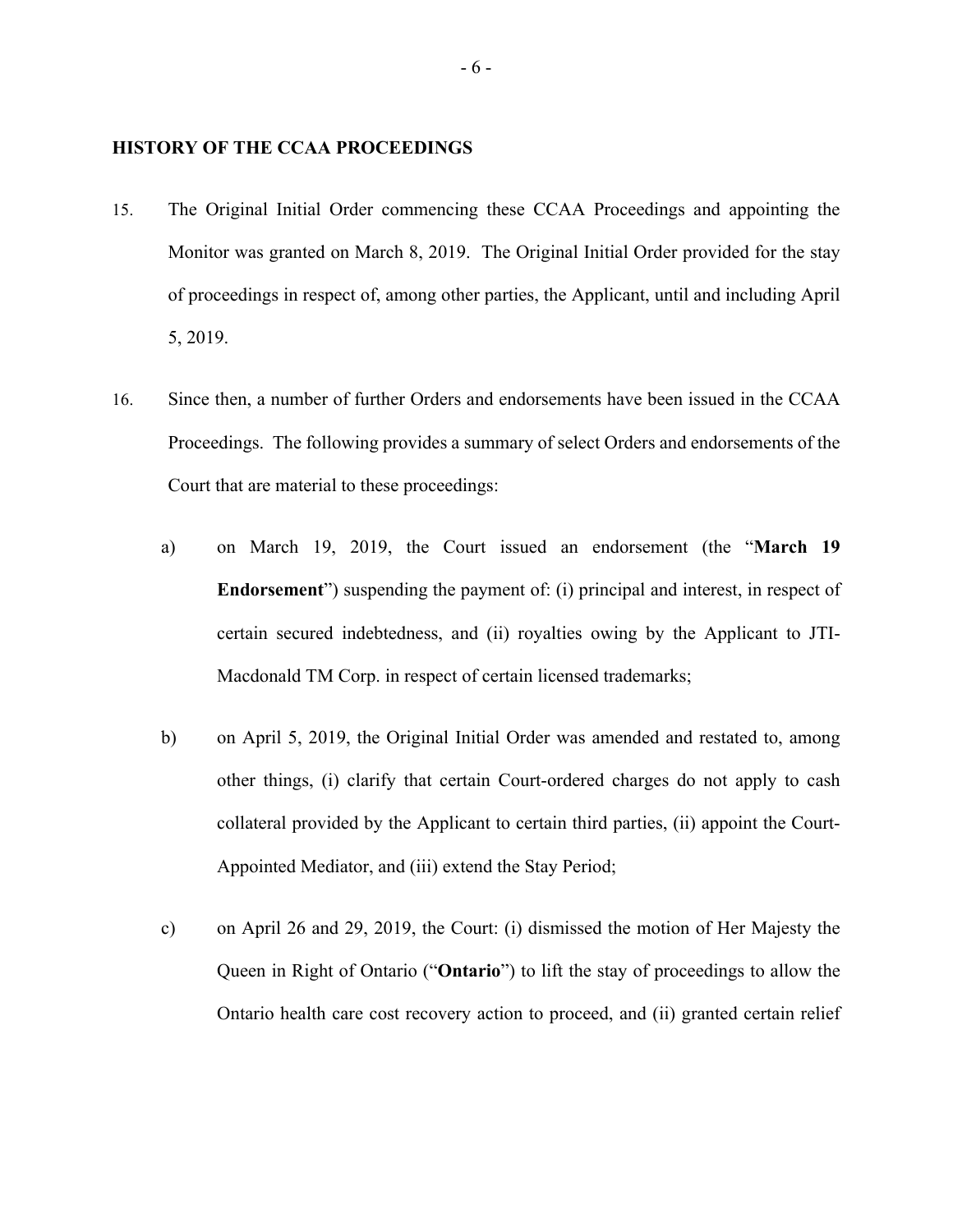with respect to the Second Amended Fresh as Amended Statement of Claim of Ontario;

- d) on May 14, 2019, the Court granted an unopposed Order that required the Monitor to provide counsel to the Quebec Class Action Plaintiffs ("**QCAPs**") and to such other parties on the Service List, on written request, certain details regarding the restructuring fees in these CCAA Proceedings (the "**Fee Disclosure Order**");
- e) on May 24, 2019, the Court issued an endorsement approving a communication and confidentiality protocol between the Court and the Court-Appointed Mediator;
- f) on June 26, 2019, the Court: (i) granted an Order that, among other things, permitted the Applicant to deposit additional cash collateral with a third party, and (ii) issued an endorsement referring certain matters raised by the QCAPs to the Court-Appointed Mediator;
- g) On December 9, 2019, the Court granted an Order appointing representative counsel to represent certain individuals that may be able to assert claims against the CCAA Applicants arising from alleged "tobacco related wrongs", to the extent such individuals are not otherwise members of a certified class action; and
- h) On April 6, 2021, the Court issued an endorsement declining the request of the Ontario Flue-Cured Tobacco Board (the "**Growers**") to lift the stay of proceedings in respect of the Growers claims against the CCAA Applicants. The Growers subsequently filed motion materials on June 27 regarding declarations with respect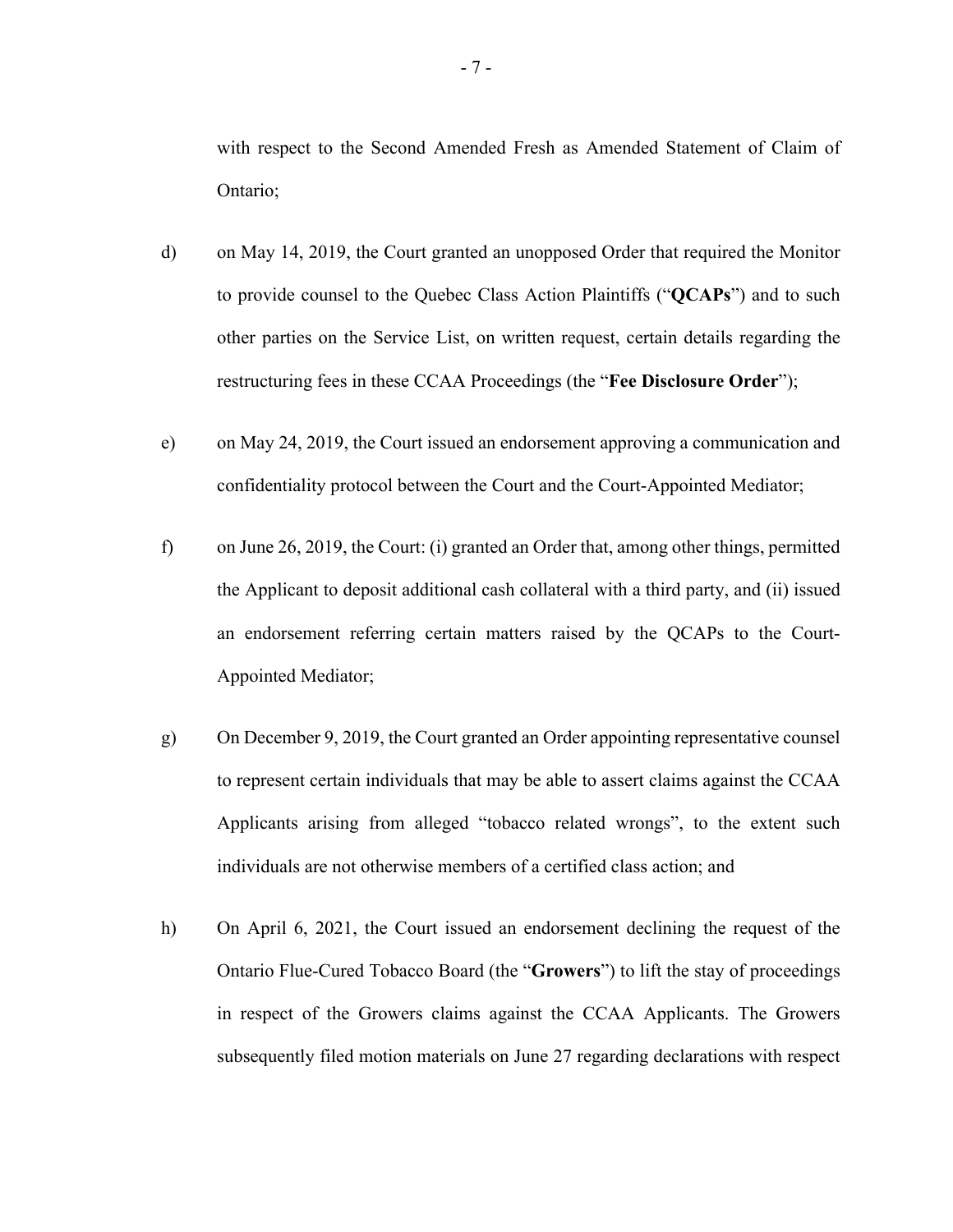to the nature of the Growers' claim. This motion was adjourned *sine die* by the Court on July 29, 2021.

- 17. During the CCAA Proceeding, the Stay Period has been extended numerous times by further Order, most recently up to and including March 31, 2022.
- 18. Copies of all orders and endorsements granted in the CCAA Proceedings are located on the Monitor's website, accessible at: https://www.insolvencies.deloitte.ca/enca/pages/JTIMacdonaldCorp.aspx (the "**Monitor's Website**"). The Monitor encourages interested stakeholders to review the Monitor's Website for a complete history of the CCAA Proceedings, including the various Orders and endorsements issued.

# **ACTIVITIES OF JTIM AND THE MONITOR SINCE THE TENTH REPORT**

- 19. A summary of select activities of JTIM since the Tenth Report are set out in the Aziz Affidavit at paragraph 13. Key operational updates to highlight are as follows:
	- a) JTIM completed the installation and commenced operation of slide and shell packaging machines at its manufacturing facility in Quebec in order to comply with the second phase of the Tobacco Products Regulations (Plain and Standardized Appearance) SOR/2019-107 (the "Plain Packaging Regulations") effective November 9, 2021;
	- b) JTIM suffered no disruption to the business from the latest surge in Covid-19 caused by the Omicron variant. JTIM is planning to have its employees based at its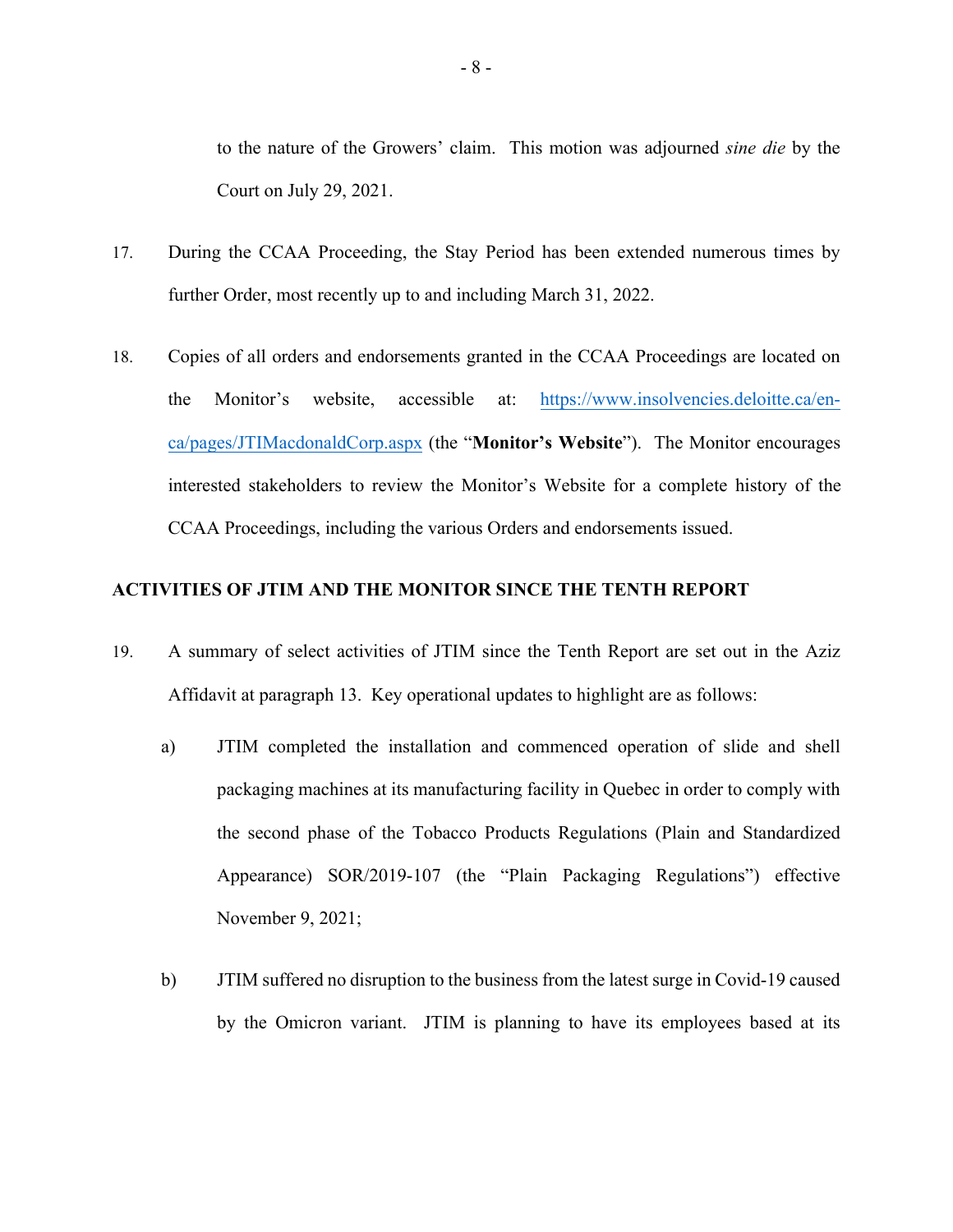headquarters in Mississauga, Ontario return to more regular in-office work beginning in April 2022;

- c) JTIM has intercompany agreements with two entities located in Russia for the procurement of leaf raw materials. Management advised the Monitor that it expects no material impact to the sourcing of leaf raw materials from the recent conflict between Russia and Ukraine as JTIM has sufficient leaf on-hand and leaf can be sourced from other intercompany entities as required;
- d) JTIM entered into an additional intercompany agreement in furtherance of the Global Transformation Project as further described below; and
- e) JTIM commenced disposition of surplus packaging machines made redundant by the Plain Packaging Regulations.
- 20. The Monitor has undertaken the following activities since the Tenth Report:
	- a) assisted JTIM in preparing revised cash flow projections and cash flow variance reporting;
	- b) attended calls and meetings with Management regarding business operations, interim financial results, compilation of financial and other information for inclusion in the Monitor's secure data room containing comprehensive information about the Applicant's business, operations and finances, for the sole purpose of providing information to specified participants in the Mediation (the "**Data Room**"), and the conduct of the CCAA Proceedings;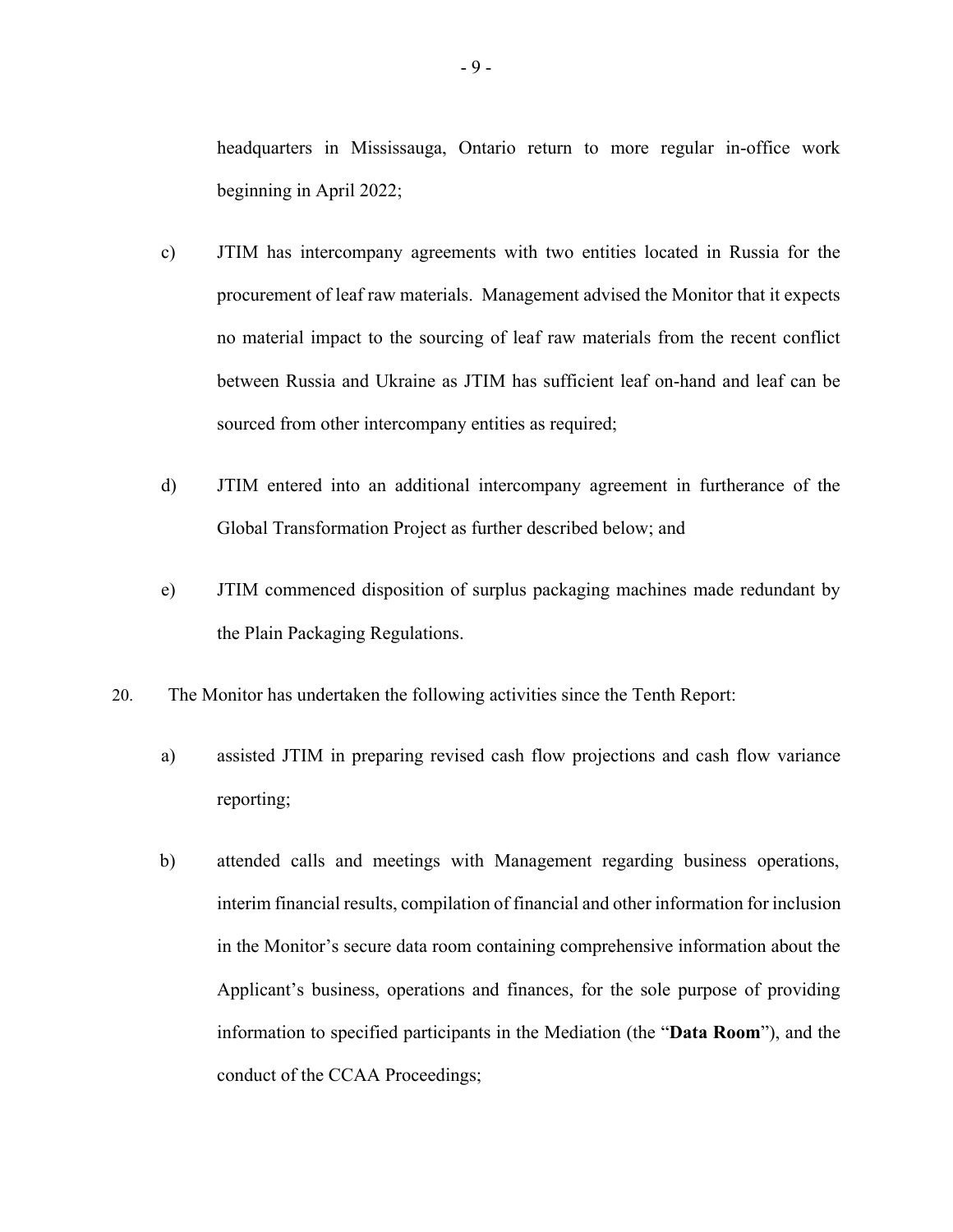- c) continued to populate the Data Room with commercially sensitive and confidential information compiled by the Applicant;
- d) coordinated with the monitors of ITL and RBH and their respective counsel on the Mediation, population of financial and other information in the Data Room and the Data Rooms created for ITL and RBH, and procedural aspects of the three CCAA proceedings;
- e) attended the Mediation and confidential meetings in relation thereto;
- f) communicated with the Court with respect to certain procedural matters;
- g) monitored receipts from, and payments to, related parties of JTIM, in respect of goods and services provided. The Monitor confirms that, subject to the amendments related to the Global Transformation Project described below, it is not aware of any deviation from standard payment terms in connection with the various related party contracts, other than as required by the March 19 Endorsement;
- h) reviewed and approved the intercompany agreement (the "**Warsaw Global Business Services Agreement**") between JTIM and JTI GBS Poland Sp. z.o.o. ("**GBS Warsaw**") executed as part of the ongoing Global Transformation Project. As described in the Monitor's Fifth and Tenth Reports, the Global Transformation Project is a multi-year initiative whereby certain of the Applicant's activities in human resources, finance, information technology, and purchasing will be transferred to a centralized global business centre. The Warsaw Global Business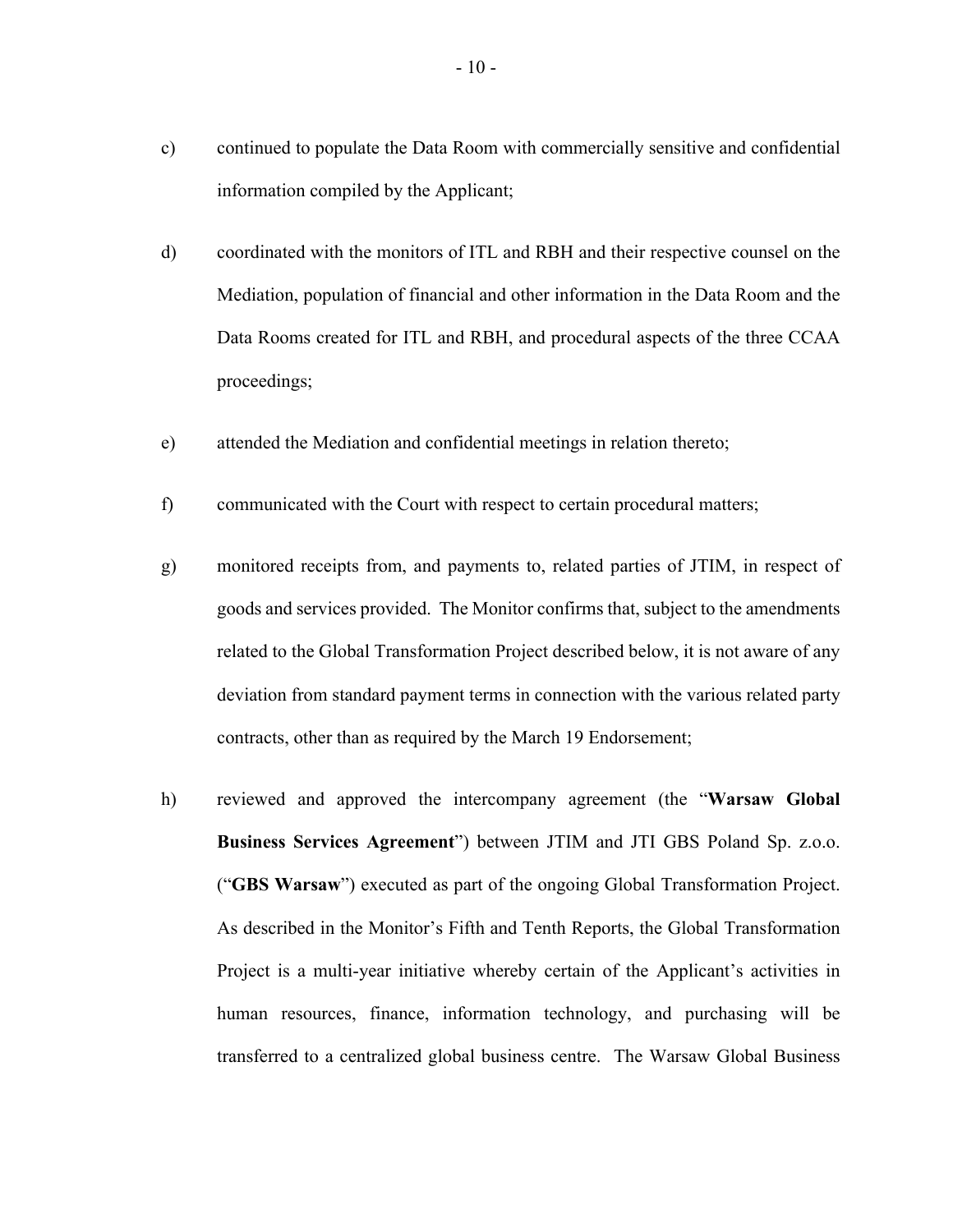Services Agreement was effective June 1, 2021 and covers the transfer of functions in legal administrative support and human resources recruitment not covered under the scope of the Global Business Services Agreement with JTI GBS Philippines Inc. Pursuant to paragraph 9 of the Court Order dated April 25, 2019 (the "**Second**  Amended Initial Order")<sup>1</sup>, the Monitor reviewed and approved the Warsaw Global Business Services Agreement on the basis that the agreement was entered into as part of the ongoing, company-wide transformation of the international subsidiaries of Japan Tobacco Inc. and that the terms of the agreement are generally consistent with the scope and cost of services of previous intercompany arrangements. As referred to at subparagraph 13(e) of the Aziz Affidavit, the Monitor understands that the Global Transformation Project is now complete as no additional intercompany agreements are expected and all headcount changes have been made. Committed salary continuance costs will be paid to certain terminated employees through 2023;

i) as described at subparagraph 13(c) of the Aziz Affidavit, reviewed and approved the intercompany transaction (the "**JTI Germany Transaction**") between JTIM and JTI Germany regarding the sale of certain manufacturing equipment. Six lines of packaging machines were made obsolete by the Plain Packaging Regulations. Three of the lines were sold to the third-party original manufacturer of the equipment. The JTI Germany Transaction contemplates the sale of one further line of obsolete

<sup>&</sup>lt;sup>1</sup> Paragraph 9 states: This Court orders that the Applicant is authorized to complete outstanding transactions and engage in new transactions with the members of the JTI Group… All Intercompany Transactions in the ordinary course of business between the Applicant and any member of the JTI Group, including the provision of goods and services from any member of the JTI Group to the Applicant, shall continue on terms consistent with existing arrangements or past practice or as otherwise approved by the Monitor. [emphasis added]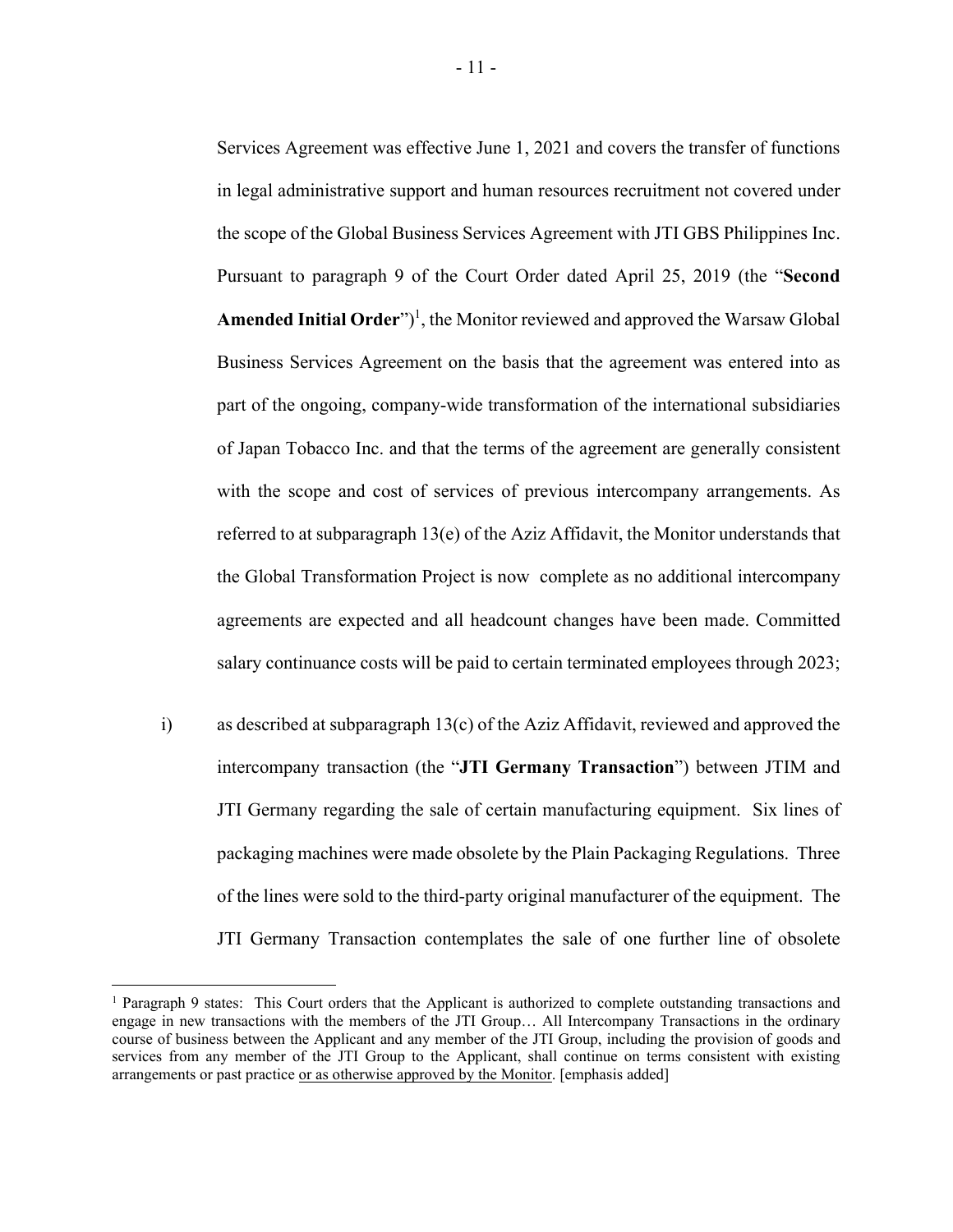packaging machinery to JTI Germany at the same price as the third-party sales. JTIM continues to solicit interest in the remaining two lines of packaging machines. Pursuant to paragraph 9 of the Second Amended Initial Order, the Monitor reviewed the business rationale and approved the JTI Germany Transaction on the basis that the terms of the sale are consistent with the terms of sales of similar machines to the third-party original equipment manufacturer;

- j) reviewed and approved the intercompany agreement (the "**JTI Canada Tech Agreement**") between JTIM and JTI Canada Tech Inc. ("**JTI Canada Tech**") regarding the purchase of marketing fixtures. Pursuant to paragraph 9 of the Second Amended Initial Order, the Monitor reviewed the business rationale and approved the JTI Canada Tech Agreement;
- k) communicated with third-party stakeholders regarding the status of the CCAA Proceedings;
- l) provided fee disclosure, in accordance with and subject to, the terms of the Fee Disclosure Order, to those parties that have requested same; and
- m) maintained and updated the Monitor's Website for these CCAA Proceedings.

## **CASH FLOW STATEMENT AND RESULTS RELATIVE TO FORECAST**

21. Summarized in the following table are JTIM's actual cash receipts and disbursements for the 25-week period ended February 25, 2022 (the "**Reporting Period**"), as compared to the corresponding weeks in the Cash Flow Statement included in the Tenth Report.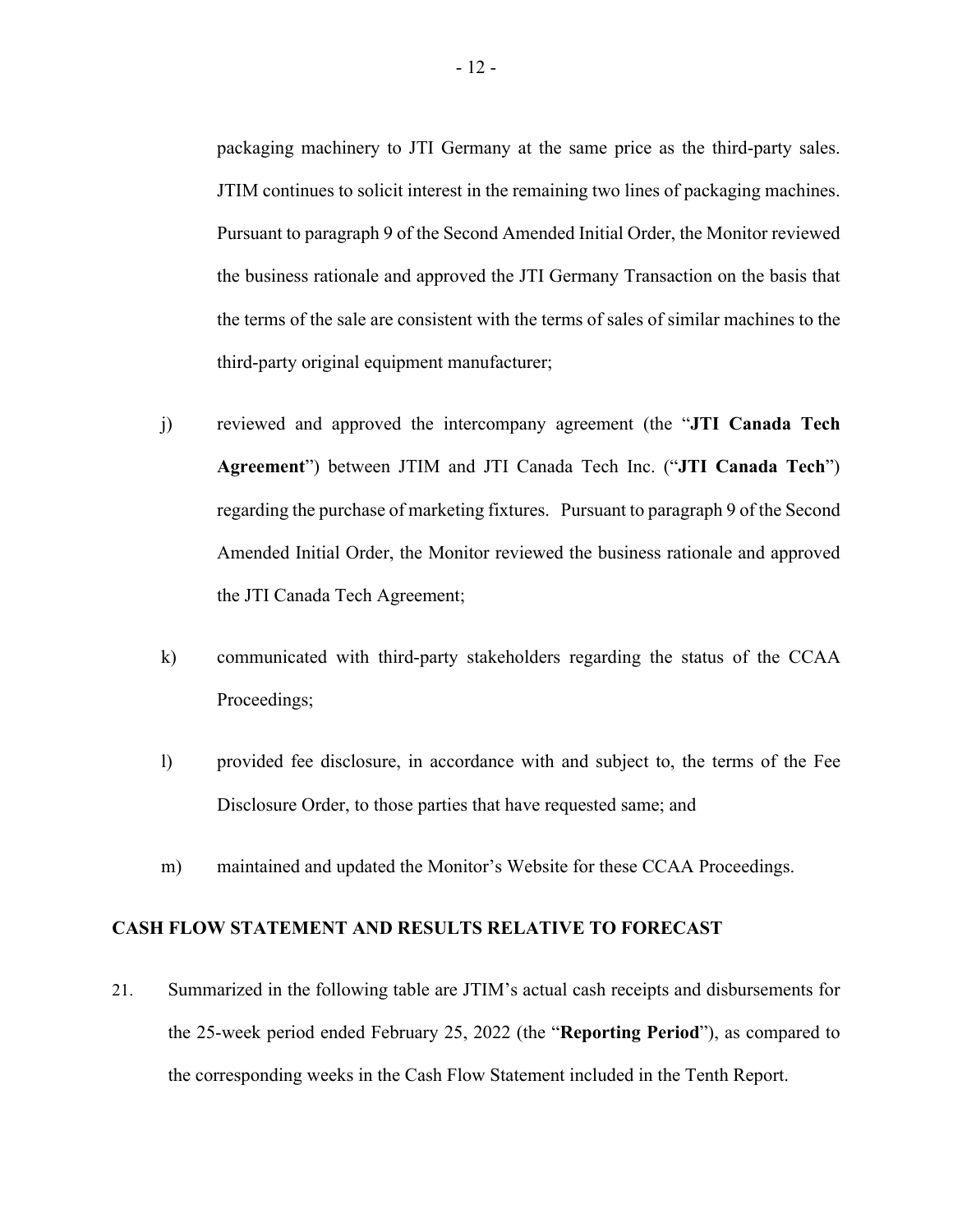| JTI-Macdonald Corp.                                 |                   |               |            |                |
|-----------------------------------------------------|-------------------|---------------|------------|----------------|
| <b>Summary of Actual versus Forecast Cash Flows</b> |                   |               |            |                |
| For the 25-week period ended February 25, 2022      |                   |               |            |                |
| \$CAD '000, unaudited                               | <b>Notes</b>      | <b>Actual</b> | Forecast   | Variance       |
| <b>Receipts</b>                                     |                   |               |            |                |
| <b>Sales</b>                                        |                   | 654,688       | 653,575    | 1,113          |
| <b>Intercompany Receipts</b>                        | $\boldsymbol{a}$  | 125,688       | 129,413    | (3,725)        |
| Tax Refunds                                         |                   | 9,951         | 8,653      | 1,298          |
| Other Receipts                                      |                   | 1,546         | 615        | 931            |
| <b>Total Receipts</b>                               |                   | 791,872       | 792,256    | (384)          |
| <b>Disbursement</b>                                 |                   |               |            |                |
| <b>General Expenses</b>                             |                   | (51,068)      | (54, 753)  | 3,685          |
| Payroll and Benefits                                |                   | (40,990)      | (42,950)   | 1,960          |
| Pension                                             |                   | (7,120)       | (7, 468)   | 347            |
| Promotions, Marketing and Distribution Support      | b                 | (59, 445)     | (84,008)   | 24,564         |
| Leaf                                                | $\mathcal C$      | (103)         | (7, 438)   | 7,334          |
| Capital Expenditures and Leases                     | d                 | (5,253)       | (9,102)    | 3,849          |
| Professional Fees                                   |                   | (446)         | (414)      | (32)           |
| <b>Restructuring Costs</b>                          |                   | (2,353)       | (3,500)    | 1,147          |
| Domestic and Import Duty                            | $\mathcal{C}_{0}$ | (247, 591)    | (259, 199) | 11,608         |
| GST and HST                                         |                   | (42, 179)     | (43,751)   | 1,572          |
| <b>Intercompany Disbursements</b>                   |                   | (185, 598)    | (188, 035) | 2,436          |
| Intercompany Royalties                              |                   |               |            |                |
| Intercompany Interest                               |                   |               |            |                |
| Intercompany Principal                              |                   |               |            |                |
| Income Tax Instalments and PTT                      | $\int$            | (36, 446)     | (41,280)   | 4,834          |
| <b>Total Disbursements</b>                          |                   | (678, 592)    | (741, 897) | 63,305         |
| Cashflow Surplus/Deficit (-)                        |                   | 113,280       | 50,358     | 62,921         |
| <b>Opening Cash Balance</b>                         |                   | 705,936       | 705,936    |                |
| <b>FX</b> Adjustment                                |                   | (316)         |            | (316)          |
| <b>Closing Cash Balance</b>                         |                   | 818,900       | 756,294    | 62,605         |
| <b>Cash Collateral pledged to Citibank</b>          |                   |               |            |                |
| <b>Closing Balance</b>                              |                   | 11,900        | 11,900     | $\blacksquare$ |
| <b>Closing Cash net of Cash Collateral</b>          |                   | 807,000       | 744,394    | 62,605         |

22. JTIM's actual net cash flow for the Reporting Period was \$113.3 million, compared to forecast net cash flow of \$50.4 million resulting in a favourable variance of \$62.9 million. A summary of the major variances are as follows: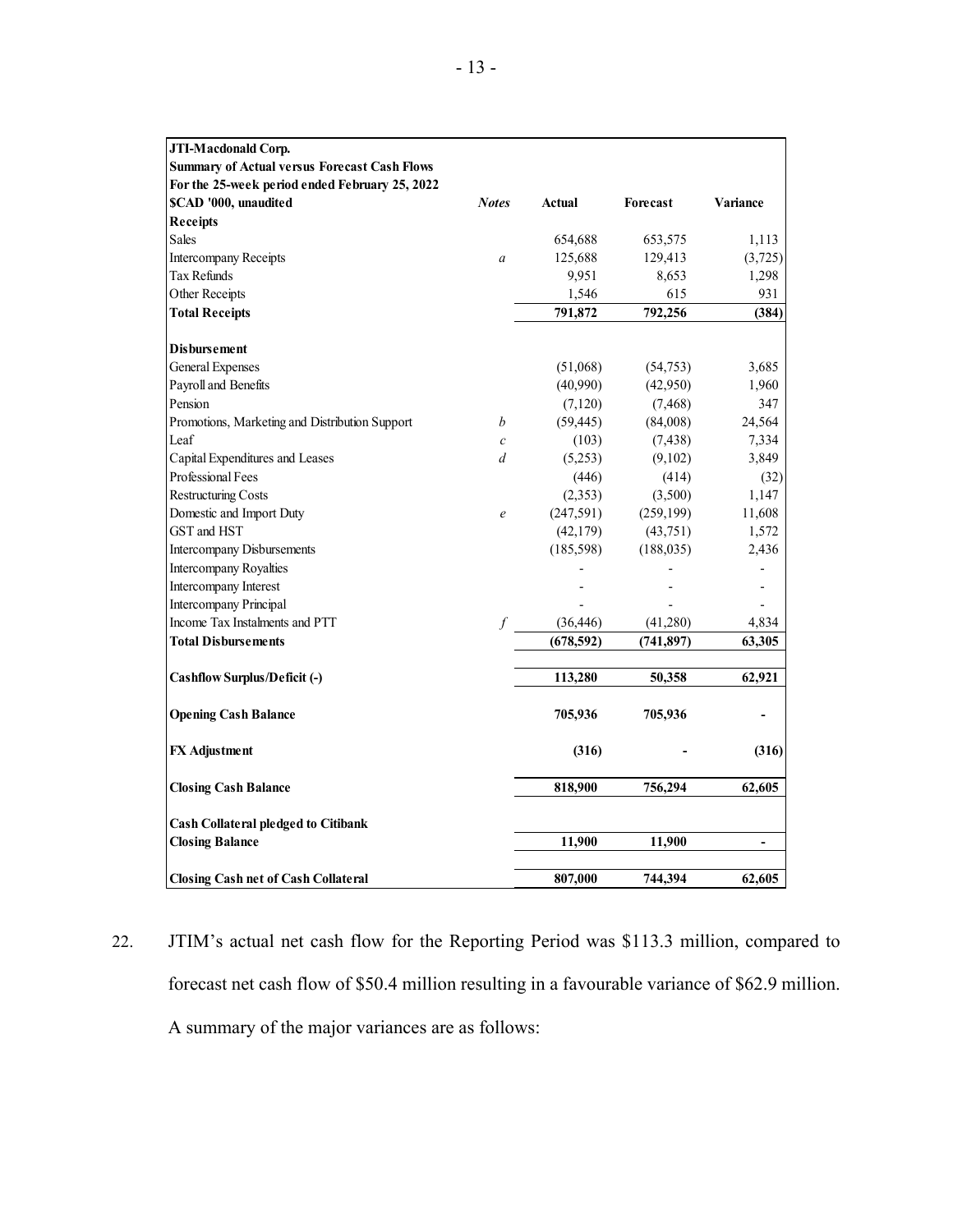- a) an unfavourable variance of \$3.7 million in intercompany receipts due to: (i) an unfavourable variance of \$4.8 million in finished goods receipts that is a timing difference and expected to reverse in future periods, which is partially offset by (ii) a favourable variance of \$1.1 million in intercompany receipts for services and expenses that is a permanent difference as intercompany service revenues and expense reimbursements were greater than forecast;
- b) a favourable variance of \$24.6 million in promotions, marketing and distribution support disbursements is primarily a permanent difference arising from JTIM's inability to conduct certain trade marketing activities and promotions in the ordinary course due to the impact of Covid-19 and in lesser part a timing difference that is expected to reverse in future periods;
- c) a favourable variance of \$7.3 million in third-party leaf disbursements is primarily a timing difference that is expected to reverse in future periods and in lesser part a permanent difference as certain leaf was procured from intercompany entities;
- d) a favourable variance of \$3.8 million in capital expenditures is a timing difference that is expected to reverse in future periods. Certain expenditures planned during the Reporting Period, including the regular maintenance and repair of the Applicant's Quebec manufacturing facility referenced in Paragraph 20(k) of the Monitor's Tenth Report will instead be incurred later in 2022;
- e) a favourable variance of \$11.6 million in domestic and import duty payments is expected to be a permanent difference due to lower than forecast production volume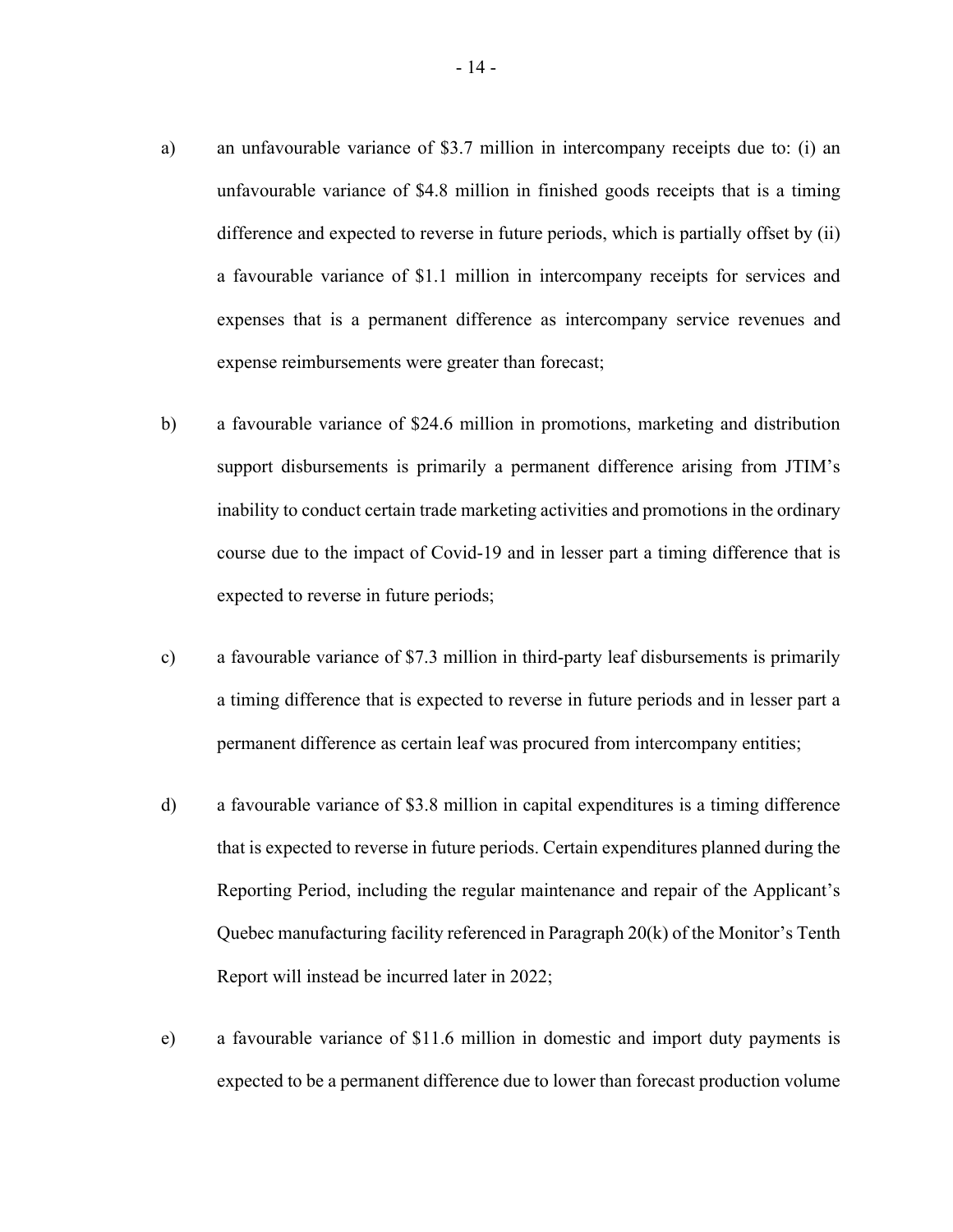during the Reporting Period. Production volume was lower than forecast in part due to the transition to the plain packaging-compliant machinery and lower inventories at year end; and

- f) a favourable variance of \$4.8 million in income tax installments is a permanent difference as the final income tax instalment for fiscal year 2021 was less than forecast based on year-end results.
- 23. JTIM's closing cash balance, net of pledged cash collateral, as at February 25, 2022 was \$807.0 million.

## **APPLICANT'S REVISED CASH FLOW STATEMENT**

24. The Applicant, with the assistance of the Monitor, has prepared the Revised Cash Flow Statement for the purposes of projecting the estimated results of the Applicant's planned operations and other activities during the Revised Cash Flow Period. A copy of the Revised Cash Flow Statement with accompanying notes is attached as **Appendix** "**A**", and is summarized below for the 31-week period ending October 1, 2022: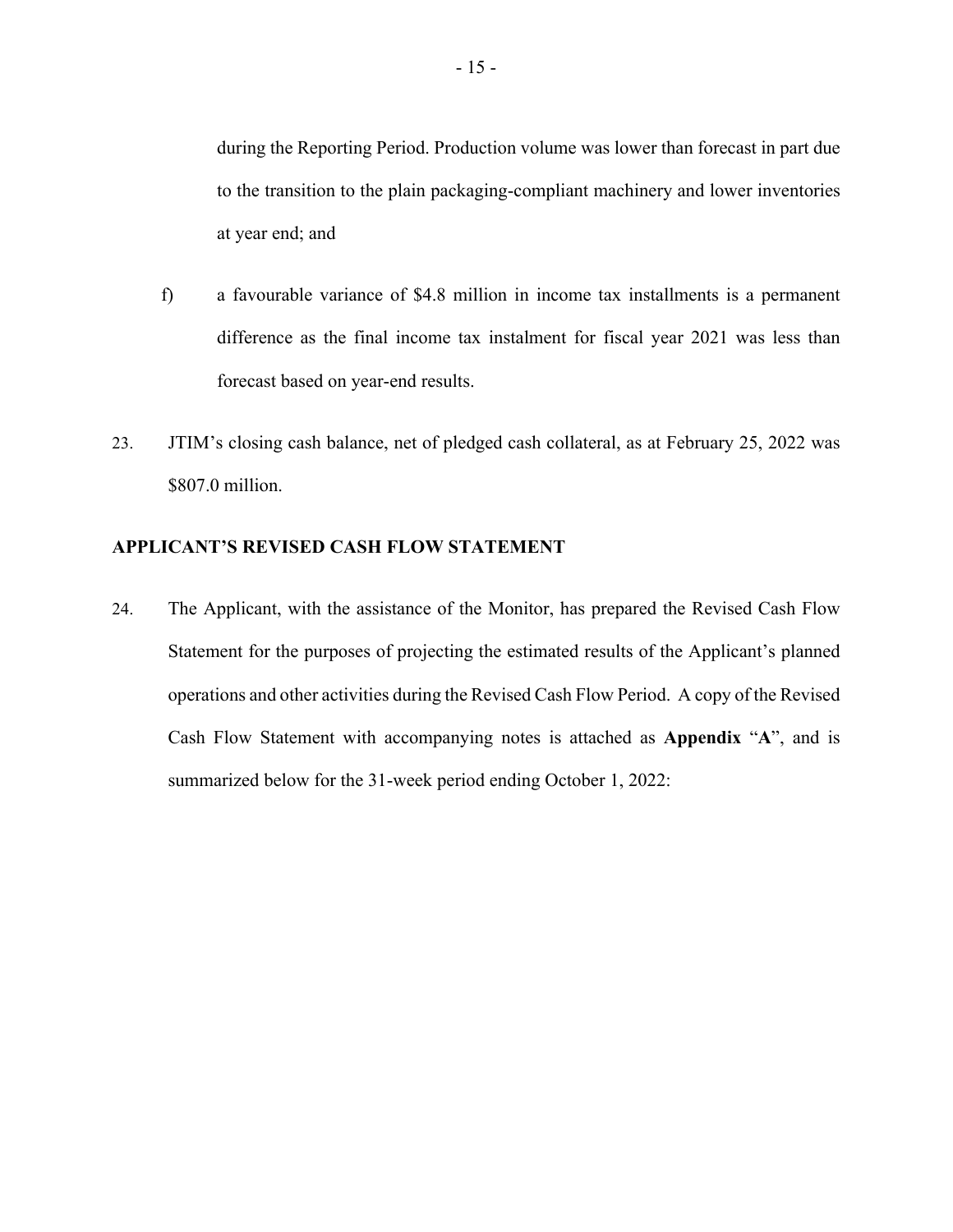| JTI-Macdonald Corp.                            |                  |
|------------------------------------------------|------------------|
| 31-week Revised Cash Flow Statement            |                  |
| SCAD '000, unaudited                           |                  |
|                                                |                  |
|                                                | 31-week Total to |
|                                                | October 1, 2022  |
| <b>Receipts</b>                                |                  |
| <b>Sales</b>                                   | 934,880          |
| Intercompany Receipts                          | 186,560          |
| <b>Tax Refunds</b>                             | 14,455           |
| Other Receipts                                 | 2,134            |
| <b>Total Receipts</b>                          | 1,138,029        |
| <b>Disbursement</b>                            |                  |
| General Expenses                               | 55,227           |
| Payroll and Benefits                           | 39,802           |
| Pension                                        | 7,030            |
| Promotions, Marketing and Distribution Support | 83,472           |
| Leaf                                           | 6,853            |
| Capital Expenditures                           | 9,118            |
| Professional Fees                              | 452              |
| <b>Restructuring Costs</b>                     | 3,784            |
| Domestic and Import Duty                       | 344,039          |
| GST and HST                                    | 52,733           |
| Intercompany Disbursements                     | 270,197          |
| Intercompany Royalties                         |                  |
| Intercompany Interest                          |                  |
| <b>Intercompany Principal</b>                  |                  |
| Income Tax Instalments and PTT                 | 49,945           |
| <b>Total Disbursements</b>                     | 922,652          |
|                                                |                  |
| <b>Cashflow Surplus/Deficit (-)</b>            | 215,377          |
| <b>Opening Cash Balance</b>                    | 818,900          |
| FX adjustment                                  | (31)             |
| <b>Closing Cash Balance</b>                    | 1,034,246        |
| <b>Cash Collateral pledged to Citibank</b>     |                  |
| <b>Closing Balance</b>                         | 11,900           |
| <b>Closing Cash net of Cash Collateral</b>     | 1,022,346        |

25. The Revised Cash Flow Statement is presented on a weekly basis during the Revised Cash Flow Period and represents Management's best estimate of the projected cash flows during the Revised Cash Flow Period. The Revised Cash Flow Statement has been prepared by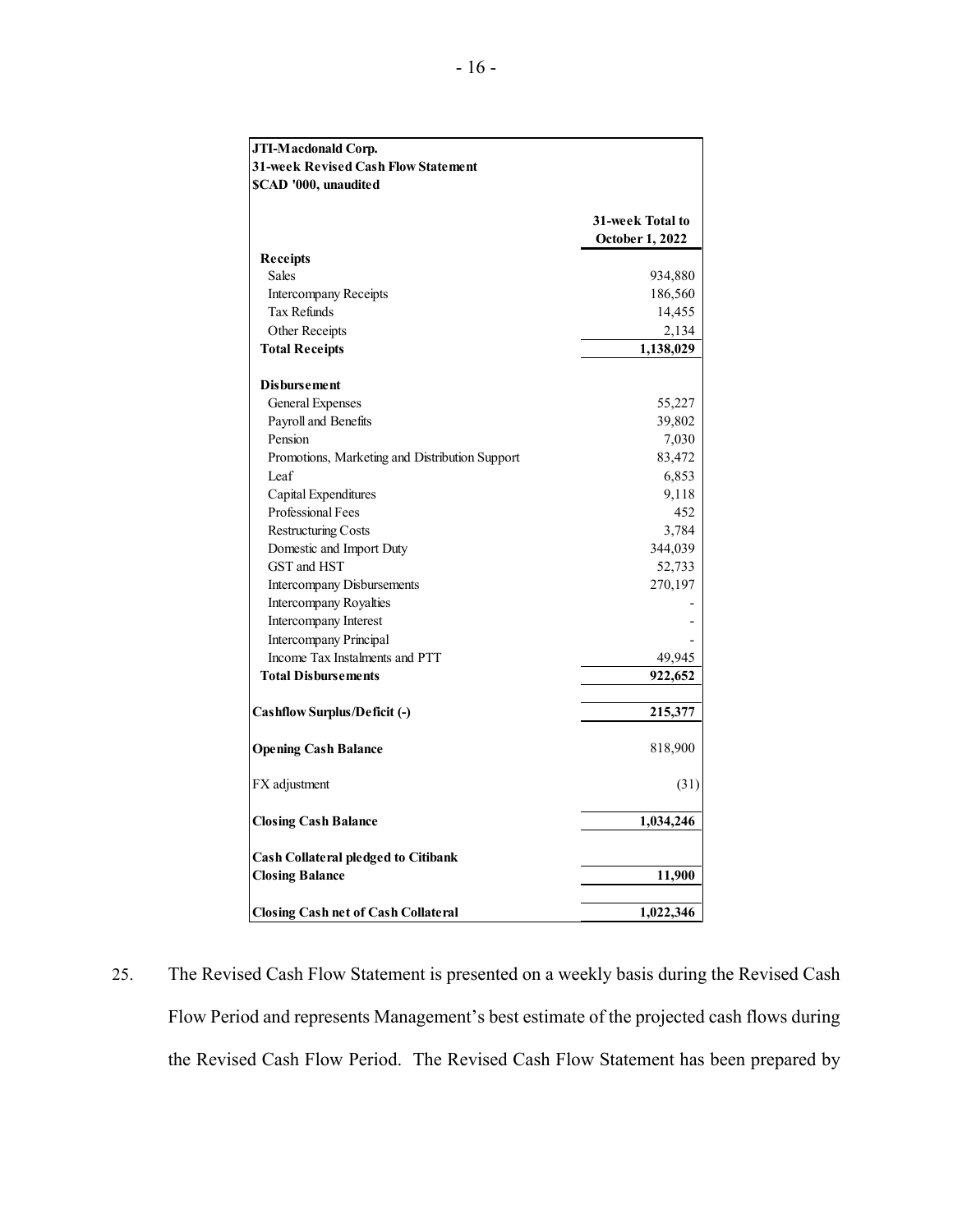Management using the assumptions set out in the notes to the Revised Cash Flow Statement (the "**Revised Assumptions**").

- 26. JTIM's opening cash balance, net of pledged cash collateral, on February 28, 2022 was \$807.0 million. The forecast cash flow surplus for the Revised Cash Flow Period is forecast to be \$215.4 million. Accordingly, the Applicant has sufficient liquidity during the proposed extension of the Stay Period.
- 27. The Monitor has reviewed the Revised Cash Flow Statement to the standard required of a Court-appointed monitor by Section  $23(1)(b)$  of the CCAA. Section  $23(1)(b)$  requires a monitor to review the debtor's cash flow statement as to its reasonableness and to file a report with the Court based on the monitor's findings. The Canadian Association of Insolvency and Restructuring Professionals' ("**CAIRP**") Standards of Professional Practice include a standard for a monitor fulfilling its statutory responsibilities under the CCAA in respect of its report on the cash flow statement.
- 28. In accordance with the CCAA and CAIRP standards, the Monitor's review of the Revised Cash Flow Statement consisted of inquiries, analytical procedures and discussions related to the Revised Cash Flow Statement and Revised Assumptions. Since the Revised Assumptions need not be supported, the Monitor's procedures with respect to them were limited to evaluating whether they were consistent with the purpose of the Revised Cash Flow Statement. The Monitor also reviewed the support provided by Management for the Revised Assumptions and the preparation and presentation of the Revised Cash Flow Statement.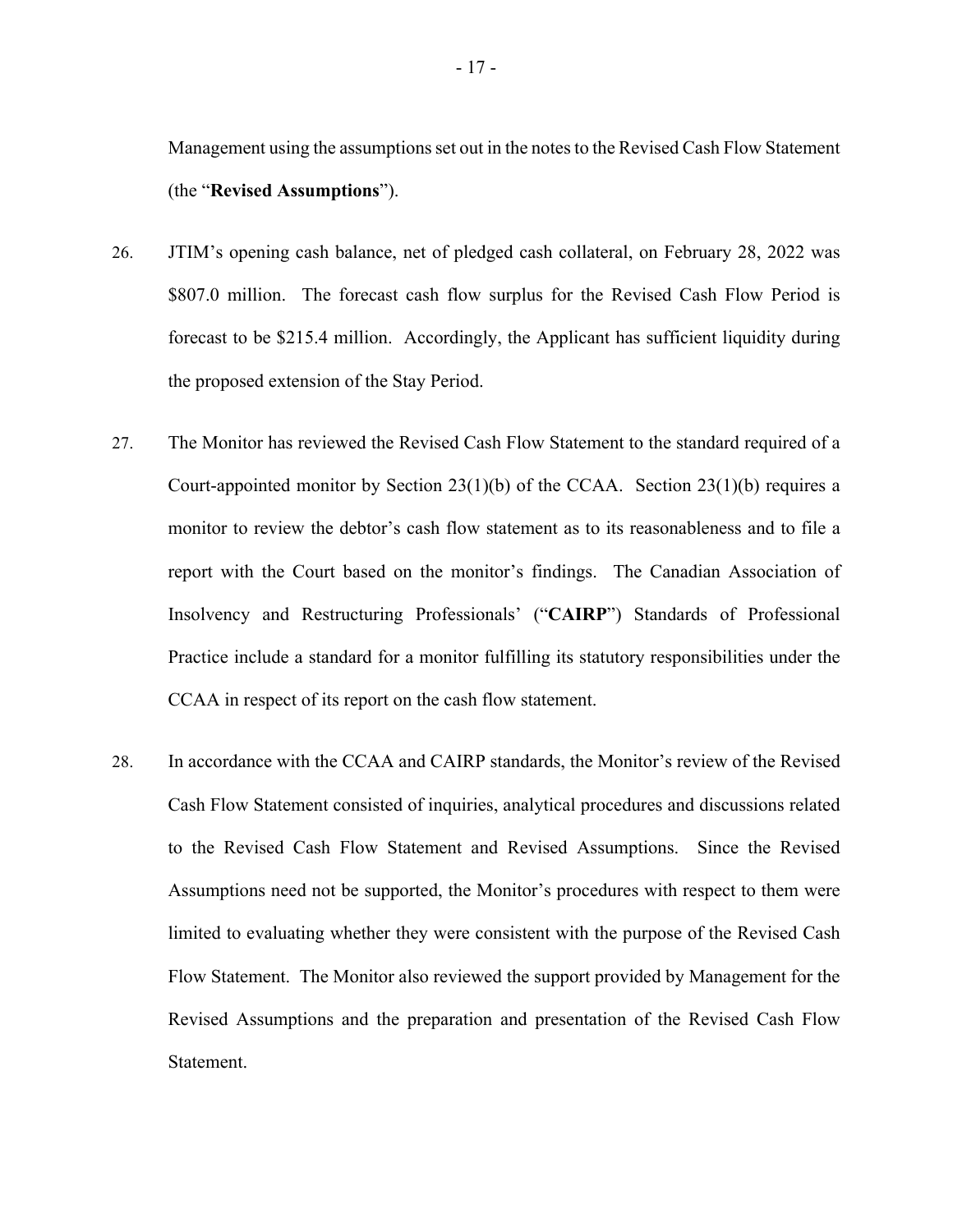- 29. Based on the Monitor's review, nothing has come to its attention that causes it to believe, in all material aspects, that:
	- a) the Revised Assumptions are not consistent with the purpose of the Revised Cash Flow Statement;
	- b) as at the date of this Eleventh Report, the Revised Assumptions are not suitably supported and consistent with the plans of the Applicant or do not provide a reasonable basis for the Revised Cash Flow Statement, given the Revised Assumptions; or
	- c) the Revised Cash Flow Statement does not reflect the Revised Assumptions.
- 30. Since the Revised Cash Flow Statement is based on the Revised Assumptions regarding future events, actual results will vary from the information presented even if the Revised Assumptions occur and the variations could be material. Accordingly, the Monitor expresses no assurance as to whether the Revised Cash Flow Statement will be achieved. In addition, the Monitor expresses no opinion or other form of assurance with respect to the accuracy of the financial information presented in the Revised Cash Flow Statement or the Information relied upon by the Monitor in preparing this Eleventh Report.
- 31. The Revised Cash Flow Statement has been prepared solely for the purposes described above, and readers of this Eleventh Report are cautioned that it may not be appropriate for other purposes.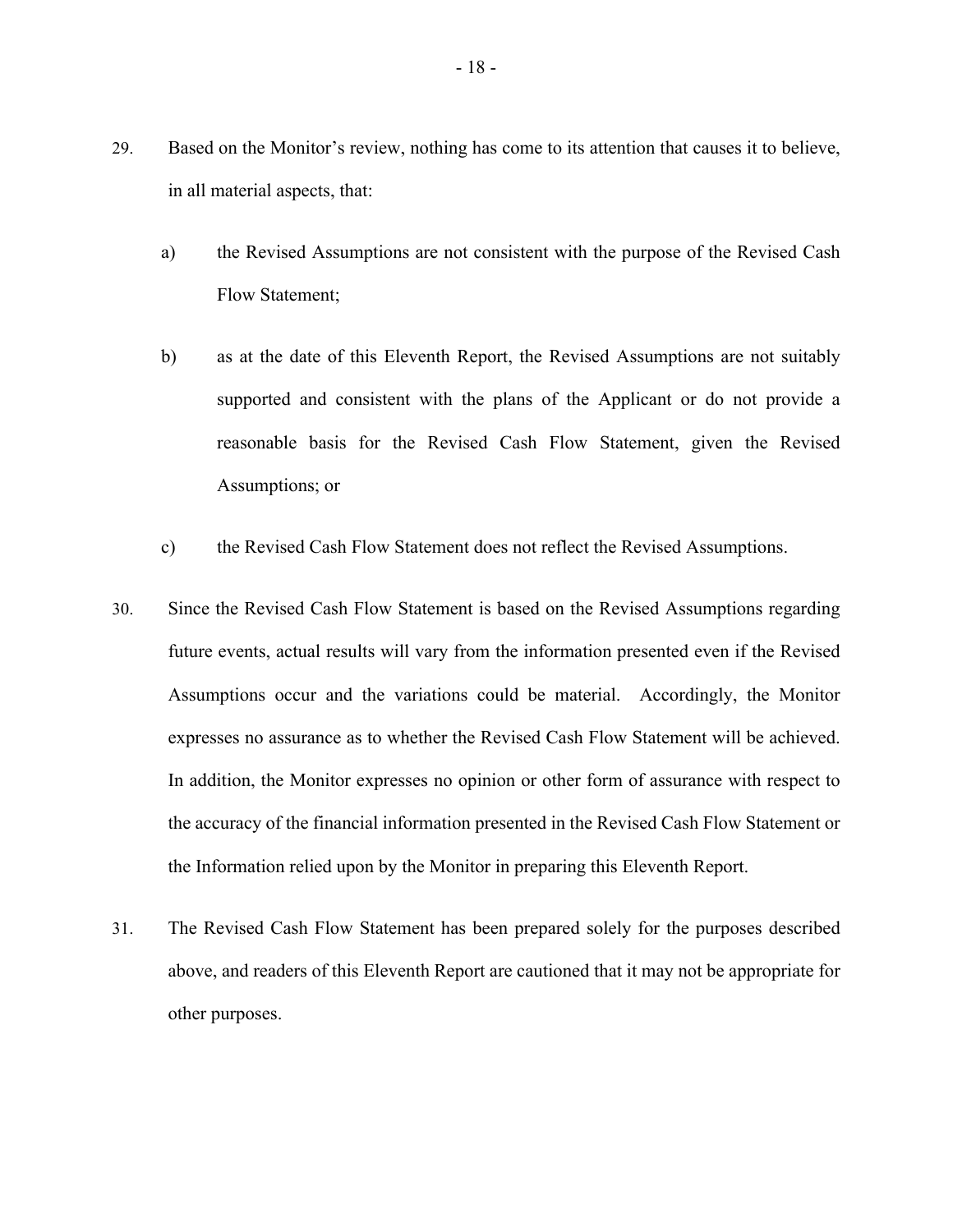## **STAY EXTENSION**

- 32. The current Stay Period expires on March 31, 2022. The Applicant is seeking the extension of the Stay Period up to and including September 30, 2022, in order for the Applicant, with the assistance of the Monitor, to:
	- a) preserve the *status quo* and continue to maintain the stability of operations;
	- b) seek a collective solution for the benefit of all stakeholders in respect of the claims asserted against the Applicant and the other CCAA Applicants in the hundreds of billions of dollars, including through advancing the Mediation led by the Court-Appointed Mediator; and
	- c) determine next steps in respect of the CCAA Proceedings.
- 33. In the Monitor's view, progress has been made in the Mediation since the last extension of the Stay Period hearing on September 27, 2021. The CCAA Applicants have continued to populate separate Data Rooms with financial information to advance discussions with key stakeholders in the Mediation. The Applicant has responded to stakeholder questions and requests for additional information. The Monitor continues to work with the Applicant to populate the Data Room with financial and other information, as requested in the Mediation.
- 34. Since the Tenth Report, the Court-Appointed Mediator, with the assistance of the JTIM, ITL, and RBH monitors, continues to conduct meetings in the Mediation and engage in discussions with the CCAA Applicants and the key stakeholders. The Mediation is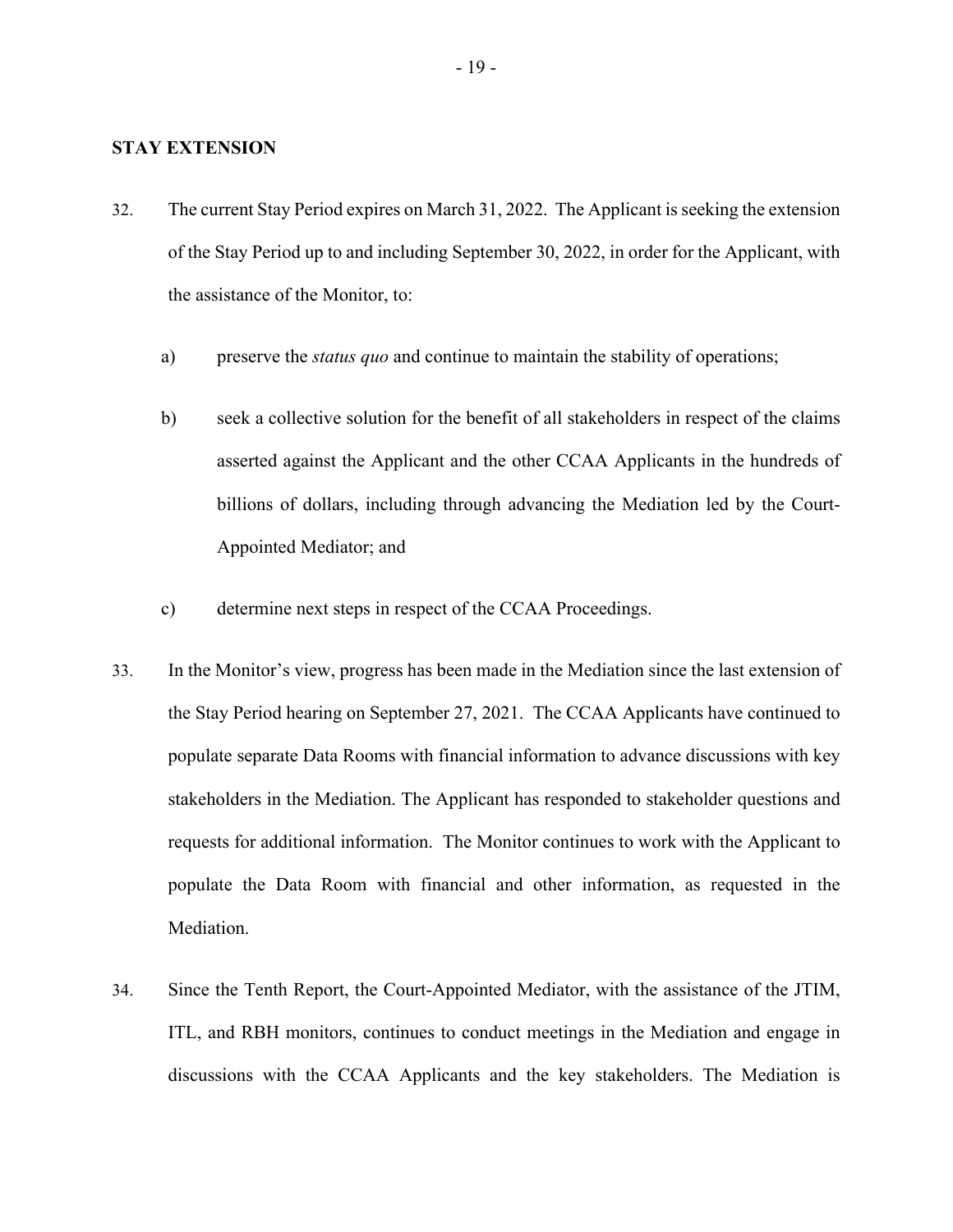confidential. However, the Monitor confirms that the parties continue to advance the Mediation to facilitate a global settlement of the various claims asserted against the CCAA Applicants.

- 35. Extending the Stay Period for the requested time will allow the Applicant to continue operating in the normal course while participating in the Mediation and pursuing a global settlement. In the Monitor's view, the Applicant's request for an extension of the Stay Period until September 30, 2022, is reasonable and appropriate in the circumstances.
- 36. As described above, the Revised Cash Flow Statement indicates that the Applicant will have sufficient liquidity during the Revised Cash Flow Period.
- 37. In the Monitor's view, the Applicant has acted and continues to act in good faith and with due diligence in the CCAA Proceedings.

# **RECOMMENDATION**

38. The Monitor supports the relief sought by the Applicant in its motion to extend the Stay Period to September 30, 2022 and respectfully recommends that the Court grant the requested relief.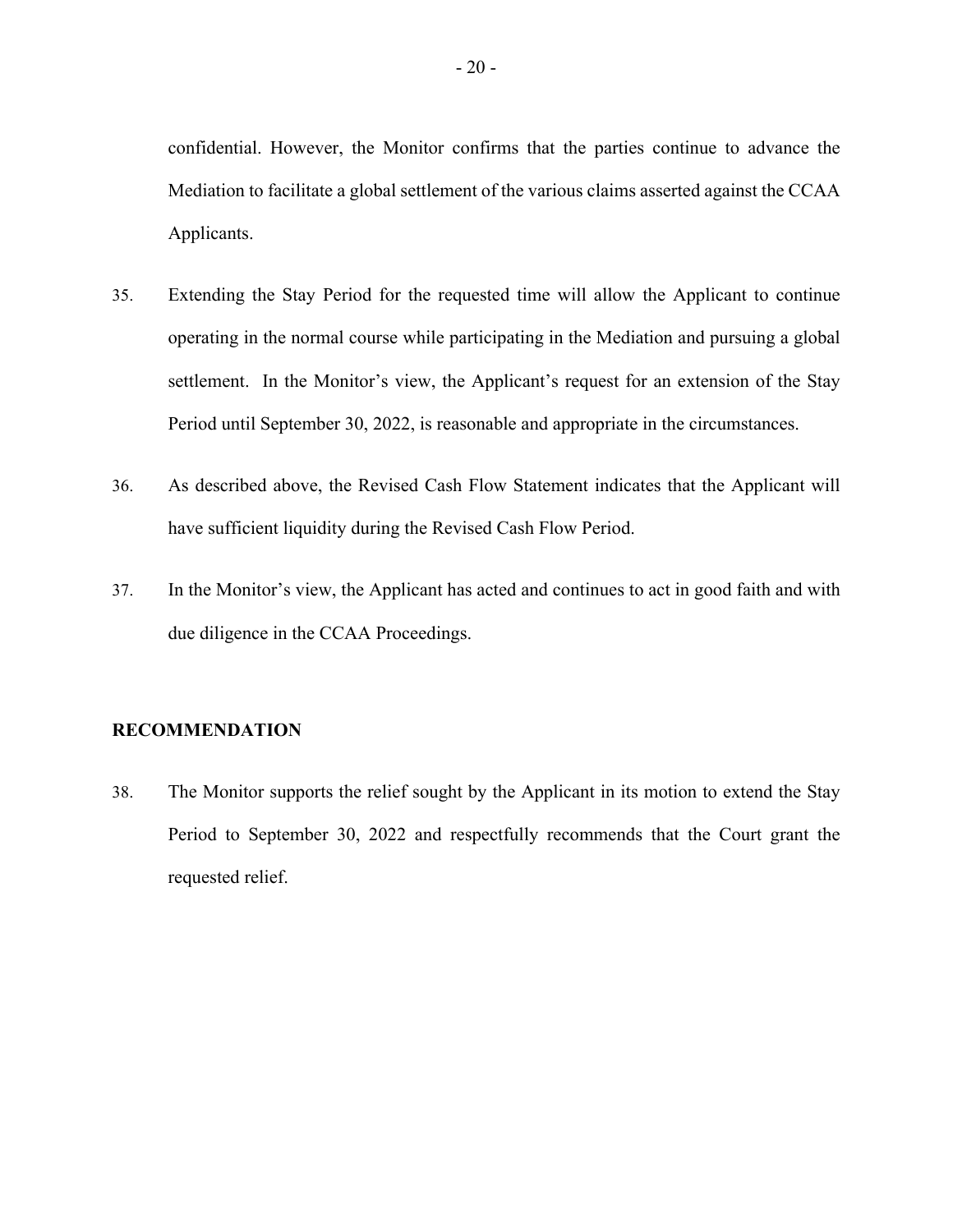All of which is respectfully submitted this  $10^{th}$  day of March, 2022.

**Deloitte Restructuring Inc., Solely in its capacity as Court-appointed Monitor of JTIM and not in its personal capacity**

Per:

Phil Reynolds, LIT Senior Vice-President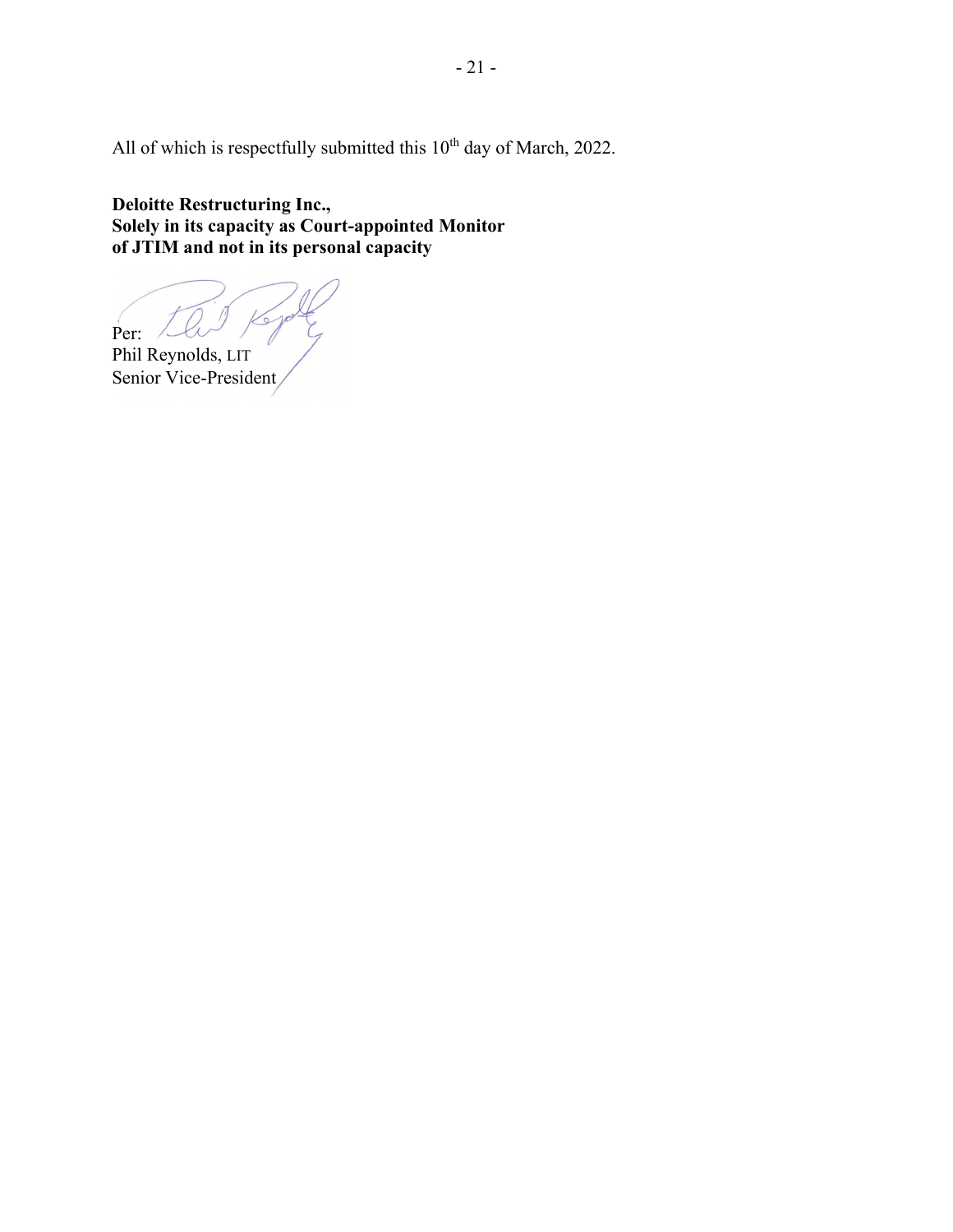Appendix "A"

Revised Cash Flow Statement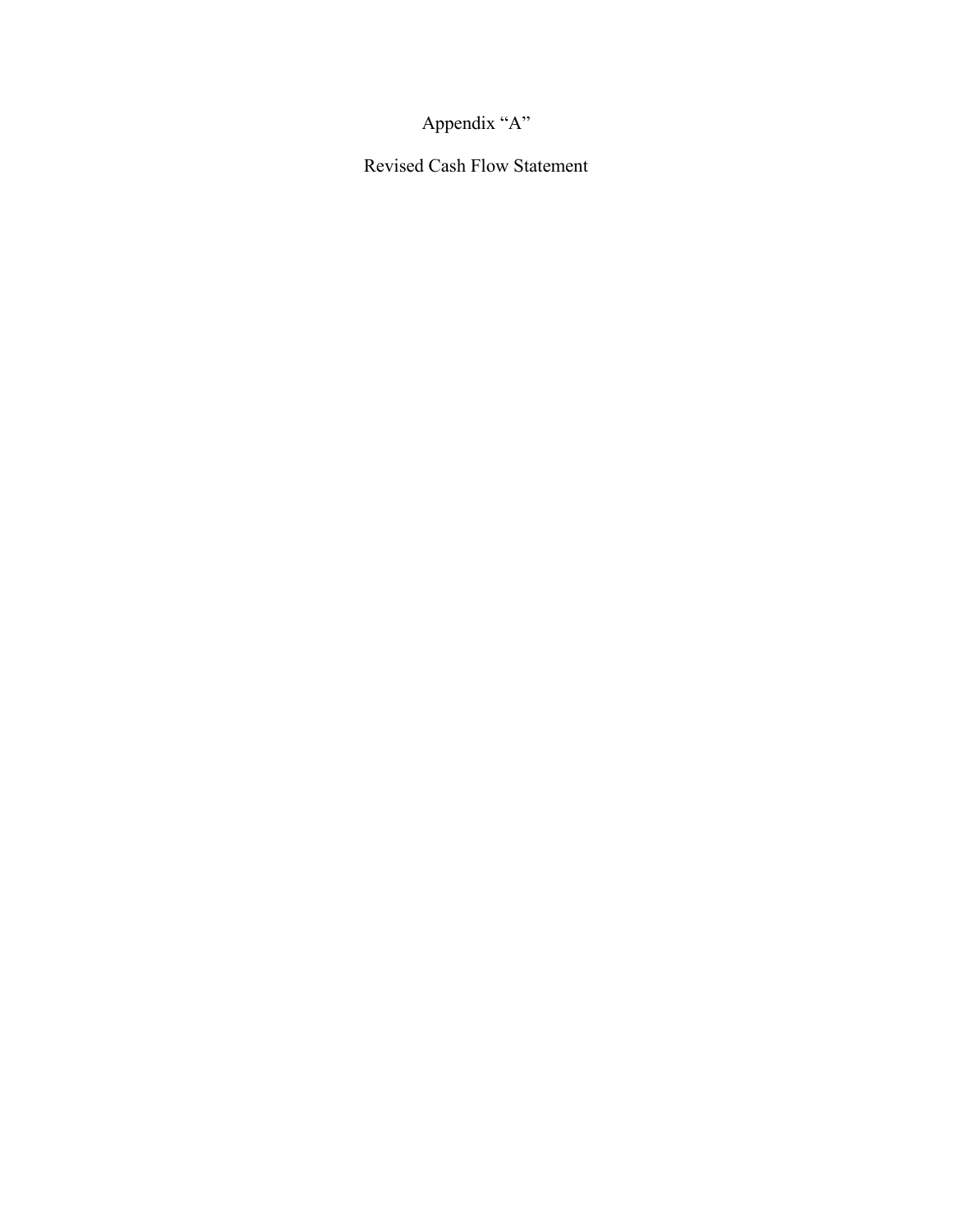# **JTI-Macdonald Corp. 31-week Revised Cash Flow Statement \$CAD '000, unaudited**

| For the week beginning                         | <b>Notes</b>   | 27-Feb-22 | <b>6-Mar-22</b>          | $13-Mar-22$              | $20$ -Mar-22             | $27-Mar-22$ | $3-Apr-22$               | 10-Apr-22 | 17-Apr-22                | 24-Apr-22 | $1-May-22$               | 8-May-22 |
|------------------------------------------------|----------------|-----------|--------------------------|--------------------------|--------------------------|-------------|--------------------------|-----------|--------------------------|-----------|--------------------------|----------|
| <b>Receipts</b>                                |                |           |                          |                          |                          |             |                          |           |                          |           |                          |          |
| Sales                                          |                | 23,310    | 26,747                   | 27,456                   | 28,170                   | 28,881      | 31,941                   | 30,523    | 29,862                   | 27,868    | 24,619                   | 25,179   |
| Intercompany Receipts                          | $\overline{2}$ | 8,217     | 4,244                    | 8,233                    | 4,903                    | 6,833       | 8,060                    | 8,060     | 8,060                    | 9,904     | 6,076                    | 6,076    |
| Tax Refunds                                    | $\mathcal{F}$  |           | 1,750                    | 315                      |                          |             | 1,750                    | 315       |                          |           | 1,750                    | 315      |
| Other Receipts                                 |                | 56        |                          |                          | $\overline{\phantom{a}}$ | 419         | $\overline{\phantom{a}}$ | 61        | $\overline{\phantom{a}}$ |           | 139                      |          |
| <b>Total Receipts</b>                          |                | 31,583    | 32,741                   | 36,004                   | 33,073                   | 36,132      | 41,751                   | 38,959    | 37,922                   | 37,771    | 32,584                   | 31,570   |
| <b>Disbursement</b>                            |                |           |                          |                          |                          |             |                          |           |                          |           |                          |          |
| General Expenses                               | 5              | 2,077     | 1,950                    | 1,950                    | 1,950                    | 1,950       | 1,750                    | 1,750     | 1,750                    | 1,750     | 1,825                    | 1,825    |
| Payroll and Benefits                           | 6              | 427       | 1,855                    | 455                      | 2,355                    | 630         | 1,855                    | 455       | 2,355                    | 630       | 1,855                    | 455      |
| Pension                                        |                |           | 160                      |                          | 821                      |             | 160                      |           | 821                      |           | 160                      |          |
| Promotions, Marketing and Distribution Support | 8              | 1,880     | 1,174                    | 1,174                    | 1,174                    | 1,174       | 3,852                    | 3,852     | 3,852                    | 3,852     | 1,877                    | 1,877    |
| Leaf                                           | 9              |           | 1,480                    |                          | $\overline{\phantom{a}}$ |             | 3,326                    |           |                          |           | $\overline{\phantom{a}}$ | 1,997    |
| Capital Expenditures                           | 10             | 111       | 118                      | 118                      | 118                      | 118         | 275                      | 275       | 275                      | 275       | 203                      | 203      |
| Professional Fees                              | 11             |           | 13                       | 13                       | 13                       | 13          | 16                       | 16        | 16                       | 16        | 16                       | 16       |
| <b>Restructuring Costs</b>                     | 12             | 34        | 125                      | 125                      | 125                      | 125         | 125                      | 125       | 125                      | 125       | 125                      | 125      |
| Domestic and Import Duty                       | 13             | 252       | $\overline{\phantom{a}}$ | $\overline{\phantom{a}}$ | $\sim$                   | 48,116      | $\sim$                   |           | $\sim$                   | 60,047    |                          |          |
| GST and HST                                    | 14             |           |                          |                          | $\sim$                   | 4,855       |                          |           |                          | 6,848     |                          |          |
| <b>Intercompany Disbursements</b>              | 15             | 2,179     | 3,651                    | 7,902                    | 11,881                   | 10,594      | 11,396                   | 12,844    | 10,559                   | 6,696     | 3,737                    | 11,393   |
| Intercompany Royalties                         | 16             |           |                          | $\blacksquare$           | $\blacksquare$           |             |                          |           |                          |           |                          |          |
| Intercompany Interest                          | 17             |           |                          |                          |                          |             |                          |           |                          |           |                          |          |
| Intercompany Principal                         | 17             |           |                          |                          |                          |             |                          |           |                          |           |                          |          |
| Income Tax Instalments and PTT                 | $18\,$         |           | 2,500                    | 500                      |                          | 4,135       | 2,500                    | 500       |                          | 4,135     | 2,500                    | 500      |
| <b>Total Disbursements</b>                     |                | 6,960     | 13,026                   | 12,237                   | 18,437                   | 71,710      | 25,255                   | 19,817    | 19,754                   | 84,374    | 12,297                   | 18,390   |
| <b>Cashflow Surplus/Deficit (-)</b>            |                | 24,623    | 19,715                   | 23,767                   | 14,636                   | (35,578)    | 16,496                   | 19,142    | 18,168                   | (46, 603) | 20,287                   | 13,180   |
| <b>Opening Cash Balance</b>                    |                | 818,900   | 843,492                  | 863,207                  | 886,974                  | 901,610     | 866,032                  | 882,528   | 901,670                  | 919,838   | 873,235                  | 893,522  |
| FX adjustment                                  |                | (31)      |                          |                          |                          |             |                          |           |                          |           |                          |          |
| <b>Closing Cash Balance</b>                    |                | 843,492   | 863,207                  | 886,974                  | 901,610                  | 866,032     | 882,528                  | 901,670   | 919,838                  | 873,235   | 893,522                  | 906,702  |
| <b>Cash Collateral pledged to Citibank</b>     | 19             |           |                          |                          |                          |             |                          |           |                          |           |                          |          |
| <b>Closing Balance</b>                         |                | 11,900    | 11,900                   | 11,900                   | 11,900                   | 11,900      | 11,900                   | 11,900    | 11,900                   | 11,900    | 11,900                   | 11,900   |
| <b>Closing Cash net of Cash Collateral</b>     |                | 831,592   | 851,307                  | 875,074                  | 889,710                  | 854,132     | 870,628                  | 889,770   | 907,938                  | 861,335   | 881,622                  | 894,802  |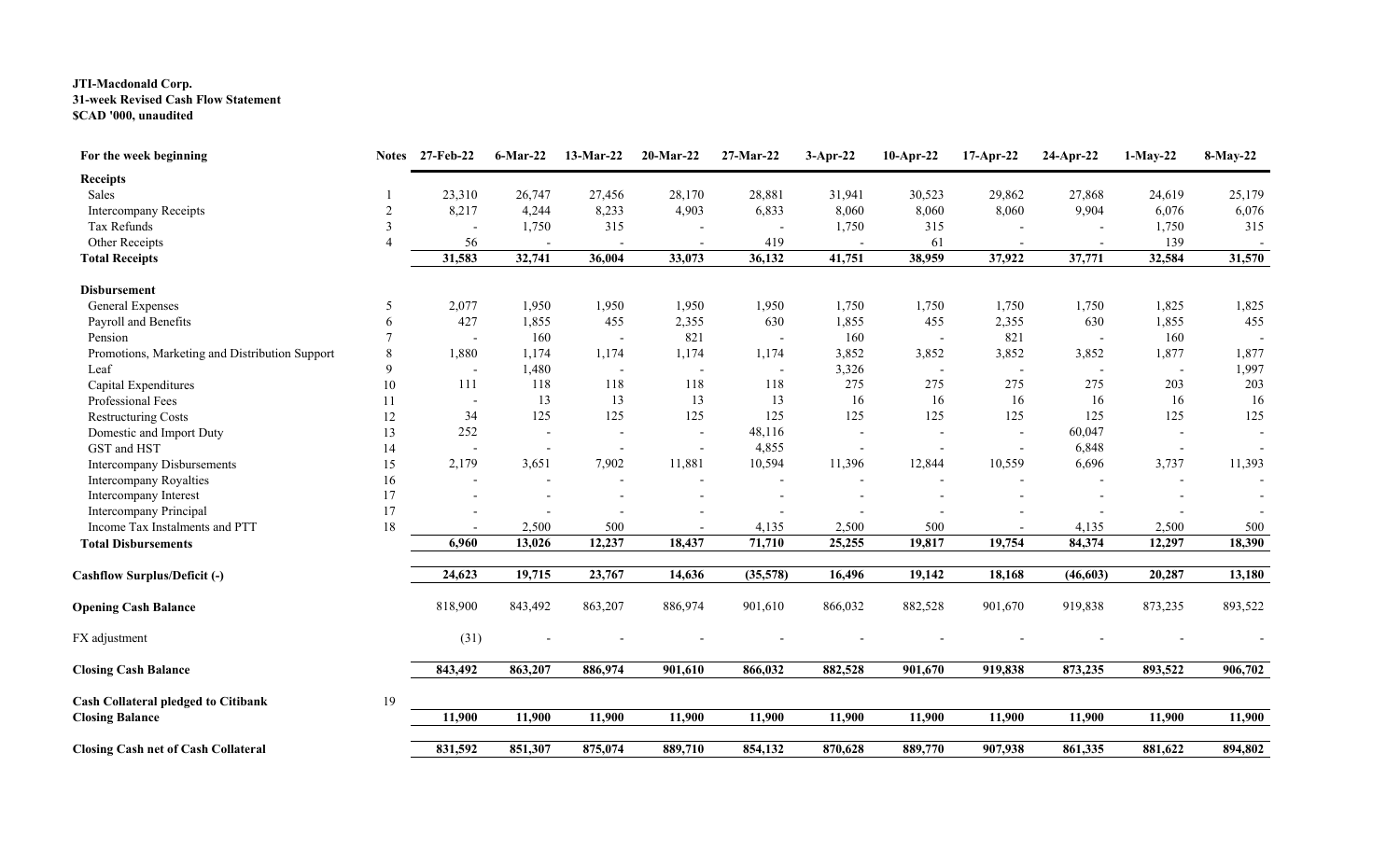# **JTI-Macdonald Corp. 31-week Revised Cash Flow Statement \$CAD '000, unaudited**

| For the week beginning                         | <b>Notes</b> | $15$ -May-22 | $22-May-22$ | 29-May-22 | $5-Jun-22$               | $12-Jun-22$              | $19-Jun-22$              | $26$ -Jun-22 | $3-Jul-22$ | $10-Jul-22$              | $17-Jul-22$              | 24-Jul-22                |
|------------------------------------------------|--------------|--------------|-------------|-----------|--------------------------|--------------------------|--------------------------|--------------|------------|--------------------------|--------------------------|--------------------------|
| <b>Receipts</b>                                |              |              |             |           |                          |                          |                          |              |            |                          |                          |                          |
| Sales                                          |              | 28,628       | 25,909      | 26,061    | 33,990                   | 34,256                   | 39,718                   | 40,001       | 28,823     | 31,250                   | 33,606                   | 33,457                   |
| Intercompany Receipts                          |              | 6,076        | 6,076       | 5,839     | 5,679                    | 5,679                    | 5,679                    | 5,839        | 6,839      | 6,839                    | 6,839                    | 9,795                    |
| Tax Refunds                                    |              |              |             | 1,750     | 315                      |                          |                          |              | 1,750      | 315                      |                          |                          |
| Other Receipts                                 |              |              |             | 139       |                          | 400                      | $\overline{\phantom{a}}$ | 139          |            |                          |                          | $\overline{\phantom{a}}$ |
| <b>Total Receipts</b>                          |              | 34,704       | 31,985      | 33,788    | 39,983                   | 40,335                   | 45,397                   | 45,978       | 37,412     | 38,404                   | 40,445                   | 43,252                   |
| <b>Disbursement</b>                            |              |              |             |           |                          |                          |                          |              |            |                          |                          |                          |
| General Expenses                               | 5            | 1,825        | 1,825       | 1,540     | 1,540                    | 1,540                    | 1,540                    | 1,540        | 2,025      | 2,025                    | 2,025                    | 2,025                    |
| Payroll and Benefits                           | 6            | 2,355        | 455         | 2,030     | 455                      | 1,855                    | 955                      | 2,030        | 455        | 1,855                    | 955                      | 2,030                    |
| Pension                                        |              | 821          |             | 160       |                          | 821                      |                          | 160          |            | 160                      | 661                      | 160                      |
| Promotions, Marketing and Distribution Support | 8            | 1,877        | 1,877       | 1,782     | 1,782                    | 1,782                    | 1,782                    | 1,782        | 4,085      | 4,085                    | 4,085                    | 4,085                    |
| Leaf                                           | 9            |              |             |           |                          |                          |                          |              | 25         |                          |                          |                          |
| Capital Expenditures                           | $10\,$       | 203          | 203         | 400       | 400                      | 400                      | 400                      | 400          | 303        | 303                      | 303                      | 303                      |
| Professional Fees                              | 11           | 16           | 16          | 14        | 14                       | 14                       | 14                       | 14           | 17         | 17                       | 17                       | 17                       |
| <b>Restructuring Costs</b>                     | 12           | 125          | 125         | 125       | 125                      | 125                      | 125                      | 125          | 125        | 125                      | 125                      | 125                      |
| Domestic and Import Duty                       | 13           |              |             | 51,864    | $\overline{\phantom{a}}$ | $\overline{\phantom{a}}$ | $\overline{\phantom{a}}$ | 54,481       |            | $\overline{\phantom{a}}$ | $\overline{\phantom{a}}$ | 54,478                   |
| GST and HST                                    | 14           |              |             | 7,022     |                          |                          |                          | 8,520        |            |                          |                          | 9,191                    |
| <b>Intercompany Disbursements</b>              | 15           | 11,336       | 11,336      | 7,767     | 6,946                    | 6,790                    | 6,790                    | 7,766        | 10,034     | 9,780                    | 9,780                    | 10,807                   |
| Intercompany Royalties                         | 16           |              |             |           |                          |                          |                          |              |            |                          |                          |                          |
| Intercompany Interest                          | 17           |              |             |           |                          |                          |                          |              |            |                          |                          |                          |
| Intercompany Principal                         | 17           |              |             |           |                          |                          |                          |              |            |                          |                          |                          |
| Income Tax Instalments and PTT                 | 18           |              |             | 4,135     | 2,500                    | 500                      |                          | 4,135        | 2,500      | 500                      |                          | 4,135                    |
| <b>Total Disbursements</b>                     |              | 18,558       | 15,836      | 76,839    | 13,761                   | 13,827                   | 11,606                   | 80,952       | 19,569     | 18,850                   | 17,951                   | 87,356                   |
| <b>Cashflow Surplus/Deficit (-)</b>            |              | 16,146       | 16,149      | (43,050)  | 26,222                   | 26,508                   | 33,791                   | (34, 974)    | 17,843     | 19,554                   | 22,493                   | (44, 104)                |
| <b>Opening Cash Balance</b>                    |              | 906,702      | 922,848     | 938,996   | 895,946                  | 922,168                  | 948,676                  | 982,467      | 947,494    | 965,337                  | 984,891                  | 1,007,384                |
| FX adjustment                                  |              |              |             |           |                          |                          |                          |              |            |                          |                          |                          |
| <b>Closing Cash Balance</b>                    |              | 922,848      | 938,996     | 895,946   | 922,168                  | 948,676                  | 982,467                  | 947,494      | 965,337    | 984,891                  | 1,007,384                | 963,281                  |
| <b>Cash Collateral pledged to Citibank</b>     | 19           |              |             |           |                          |                          |                          |              |            |                          |                          |                          |
| <b>Closing Balance</b>                         |              | 11,900       | 11,900      | 11,900    | 11,900                   | 11,900                   | 11,900                   | 11,900       | 11,900     | 11,900                   | 11,900                   | 11,900                   |
| <b>Closing Cash net of Cash Collateral</b>     |              | 910,948      | 927,096     | 884,046   | 910,268                  | 936,776                  | 970,567                  | 935,594      | 953,437    | 972,991                  | 995,484                  | 951,381                  |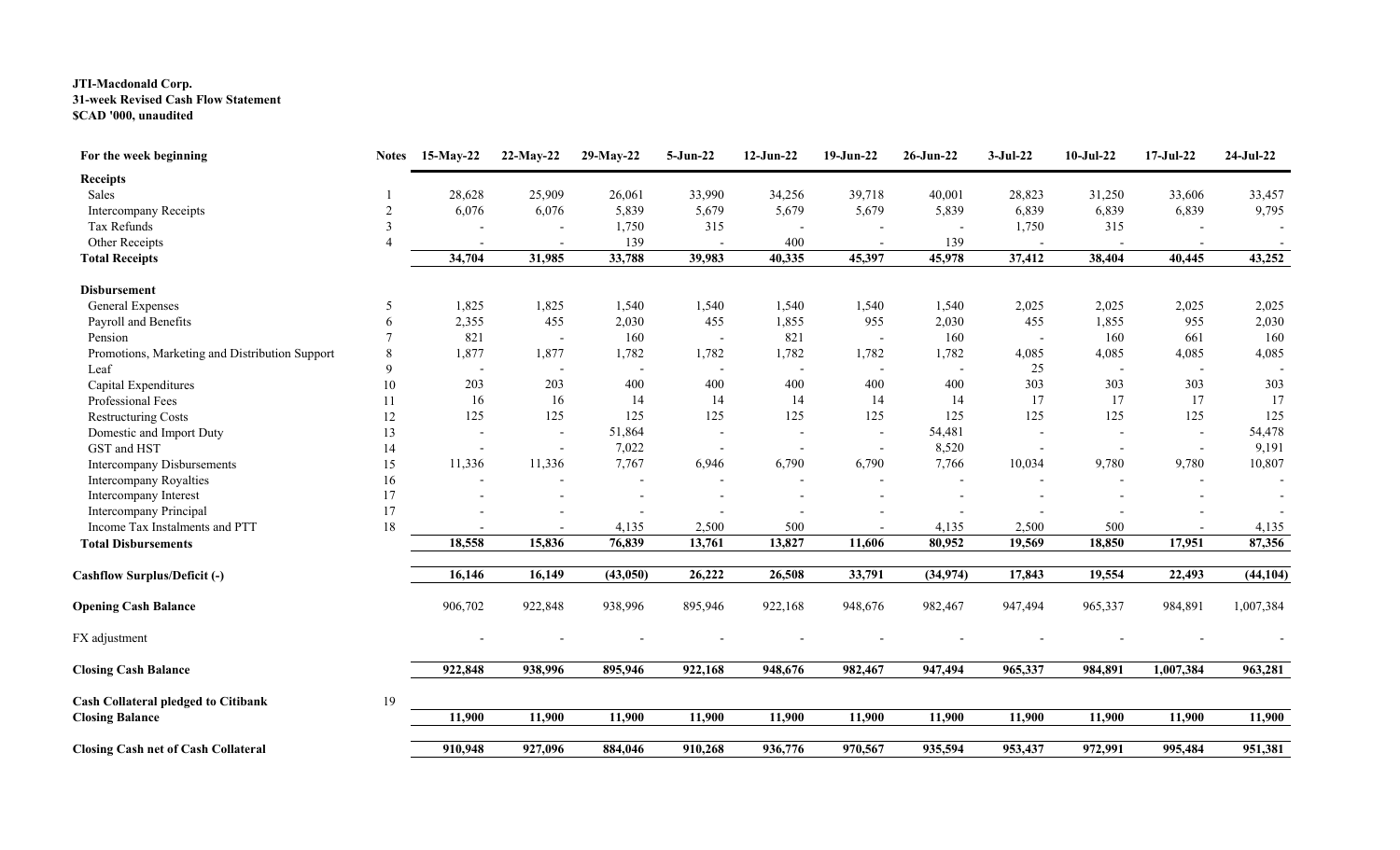# **JTI-Macdonald Corp. 31-week Revised Cash Flow Statement \$CAD '000, unaudited**

| For the week beginning                         | <b>Notes</b> | 31-Jul-22                | $7-Aug-22$ | 14-Aug-22 | $21-Aug-22$ | 28-Aug-22                | 4-Sep-22  | 11-Sep-22 | 18-Sep-22 | 25-Sep-22 | 31-week Total to<br><b>October 1, 2022</b> |
|------------------------------------------------|--------------|--------------------------|------------|-----------|-------------|--------------------------|-----------|-----------|-----------|-----------|--------------------------------------------|
| <b>Receipts</b>                                |              |                          |            |           |             |                          |           |           |           |           |                                            |
| Sales                                          |              | 27,261                   | 27,034     | 26,759    | 26,439      | 29,880                   | 30,507    | 34,105    | 33,485    | 39,156    | 934,880                                    |
| <b>Intercompany Receipts</b>                   |              | 5,297                    | 5,297      | 5,297     | 5,436       | 5,297                    | 2,486     | 2,486     | 2,486     | 2,636     | 186,560                                    |
| Tax Refunds                                    | 3            | 1,750                    | 315        |           |             |                          | 1,750     | 315       |           |           | 14,455                                     |
| Other Receipts                                 |              | 139                      |            |           |             | 139                      |           | 503       |           |           | 2,134                                      |
| <b>Total Receipts</b>                          |              | 34,447                   | 32,647     | 32,056    | 31,875      | 35,316                   | 34,742    | 37,408    | 35,971    | 41,792    | 1,138,029                                  |
| <b>Disbursement</b>                            |              |                          |            |           |             |                          |           |           |           |           |                                            |
| General Expenses                               | .5           | 1,580                    | 1,580      | 1,580     | 1,580       | 1,580                    | 1,838     | 1,838     | 1,838     | 1,838     | 55,227                                     |
| Payroll and Benefits                           | 6            | 455                      | 1,855      | 955       | 1,855       | 630                      | 1,855     | 455       | 2,355     | 630       | 39,802                                     |
| Pension                                        |              |                          | 160        | 661       | 160         |                          | 160       |           | 821       |           | 7,030                                      |
| Promotions, Marketing and Distribution Support | 8            | 2,247                    | 2,247      | 2,247     | 2,247       | 2,247                    | 4,374     | 4,374     | 4,374     | 4,374     | 83,472                                     |
| Leaf                                           | 9            | $\overline{\phantom{a}}$ |            |           |             | $\overline{\phantom{a}}$ | 25        |           |           |           | 6,853                                      |
| Capital Expenditures                           | 10           | 305                      | 305        | 305       | 305         | 305                      | 471       | 471       | 471       | 471       | 9,118                                      |
| Professional Fees                              | 11           | 14                       | 14         | 14        | 14          | 14                       | 17        | 17        | 17        | 17        | 452                                        |
| <b>Restructuring Costs</b>                     | 12           | 125                      | 125        | 125       | 125         | 125                      | 125       | 125       | 125       | 125       | 3,784                                      |
| Domestic and Import Duty                       | 13           |                          |            |           |             | 51,415                   |           |           |           | 23,387    | 344,039                                    |
| GST and HST                                    | 14           |                          |            |           |             | 7,387                    |           |           |           | 8,910     | 52,733                                     |
| <b>Intercompany Disbursements</b>              | 15           | 7,608                    | 8,071      | 7,608     | 7,608       | 8,584                    | 9,634     | 9,380     | 9,380     | 10,360    | 270,197                                    |
| Intercompany Royalties                         | 16           |                          |            |           |             |                          |           |           |           |           |                                            |
| Intercompany Interest                          | 17           |                          |            |           |             |                          |           |           |           |           |                                            |
| Intercompany Principal                         | 17           |                          |            |           |             |                          |           |           |           |           |                                            |
| Income Tax Instalments and PTT                 | 18           |                          | 2,500      | 500       |             | 4,135                    | 2,500     | 500       |           | 4,135     | 49,945                                     |
| <b>Total Disbursements</b>                     |              | 12,334                   | 16,858     | 13,996    | 13,894      | 76,422                   | 20,999    | 17,160    | 19,381    | 54,247    | 922,652                                    |
| <b>Cashflow Surplus/Deficit (-)</b>            |              | 22,113                   | 15,789     | 18,061    | 17,981      | (41, 106)                | 13,744    | 20,249    | 16,590    | (12, 454) | 215,377                                    |
| <b>Opening Cash Balance</b>                    |              | 963,281                  | 985,394    | 1,001,183 | 1,019,243   | 1,037,224                | 996,118   | 1,009,862 | 1,030,110 | 1,046,700 | 818,900                                    |
| FX adjustment                                  |              |                          |            |           |             |                          |           |           |           |           | (31)                                       |
| <b>Closing Cash Balance</b>                    |              | 985,394                  | 1,001,183  | 1,019,243 | 1,037,224   | 996,118                  | 1,009,862 | 1,030,110 | 1,046,700 | 1,034,246 | 1,034,246                                  |
| <b>Cash Collateral pledged to Citibank</b>     | 19           |                          |            |           |             |                          |           |           |           |           |                                            |
| <b>Closing Balance</b>                         |              | 11,900                   | 11,900     | 11,900    | 11,900      | 11,900                   | 11,900    | 11,900    | 11,900    | 11,900    | 11,900                                     |
| <b>Closing Cash net of Cash Collateral</b>     |              | 973,494                  | 989,283    | 1,007,343 | 1,025,324   | 984,218                  | 997,962   | 1,018,210 | 1,034,800 | 1,022,346 | 1,022,346                                  |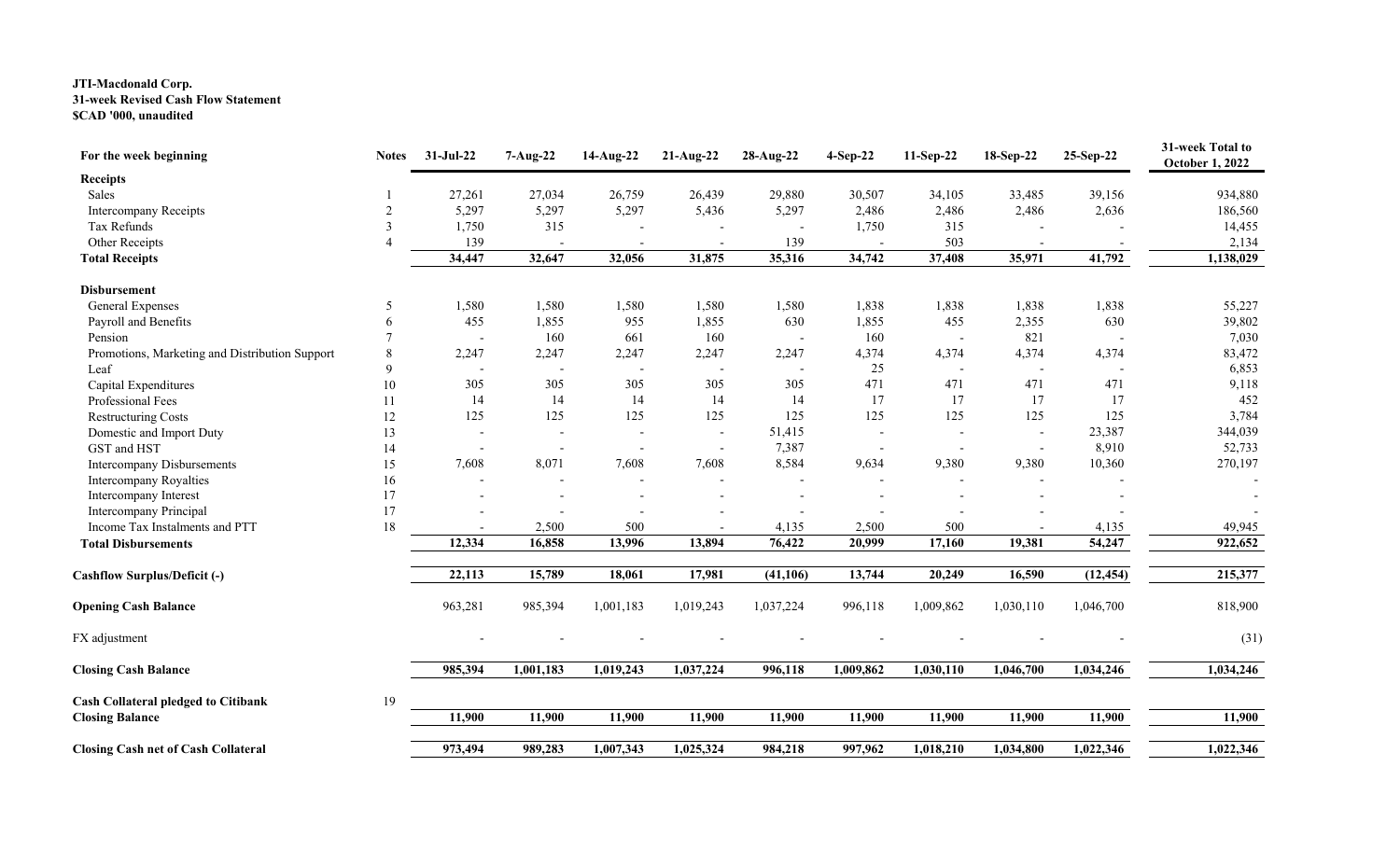# **In the Matter of the** *COMPANIES' CREDITORS ARRANGEMENT ACT***, R.S.C. 1985, c. C-36, AS AMENDED**

# **AND IN THE MATTER OF A PLAN OF COMPROMISE OR ARRANGEMENT OF JTI-MACDONALD CORP.**

**("JTIM" or the "Applicant")**

#### **Notes to the Applicant's Unaudited Revised Cash Flow Statement**

#### **Disclaimer**

In preparing this cash flow projection (the "**Revised Cash Flow Statement**"), the Applicant has relied upon unaudited interim financial information and the major assumptions listed below. The Revised Cash Flow Statement includes estimates concerning the operations of the Applicant with consideration to the impact of a filing under the *Companies' Creditors Arrangement Act*, as amended (the "**CCAA**"). The Revised Cash Flow Statement is based on assumptions about future events and the actual results achieved during the forecast period will vary from the Cash Flow Statement, even if the assumptions materialize, and such variations may be material. There is no representation, warranty or other assurance that any of the estimates, forecasts or projections will be realized. Parties using the Revised Cash Flow Statement for reasons other than to assess the cash flows of the Applicant during the forecast period are cautioned that it may not be appropriate for their purposes.

The Revised Cash Flow Statement does not include any consideration of the likely impact of Coronavirus ("**Covid-19**") on sales, production, supply chain or any other aspect of the business of JTIM as the situation continues to evolve, and many uncertainties remain as to the effect the Covid-19 crisis will have on the Applicant and the broader domestic and global economies. Changes to market conditions could substantively affect JTIM and the Revised Cash Flow Statement.

## **Overview**

The Revised Cash Flow Statement reflects cash flows from JTIM. The Applicant, with the assistance of the Monitor, has prepared the Revised Cash Flow Statement based primarily on historical results and JTIM's current expectations derived from their annual budgeting process. Consistent with the Applicant's budgeting process, the Revised Cash Flow Statement is presented in thousands of Canadian Dollars. Receipts and disbursements denominated in U.S. Dollars have been converted into Canadian Dollars using an exchange rate of **CDN\$1.25 = USD\$1.00**.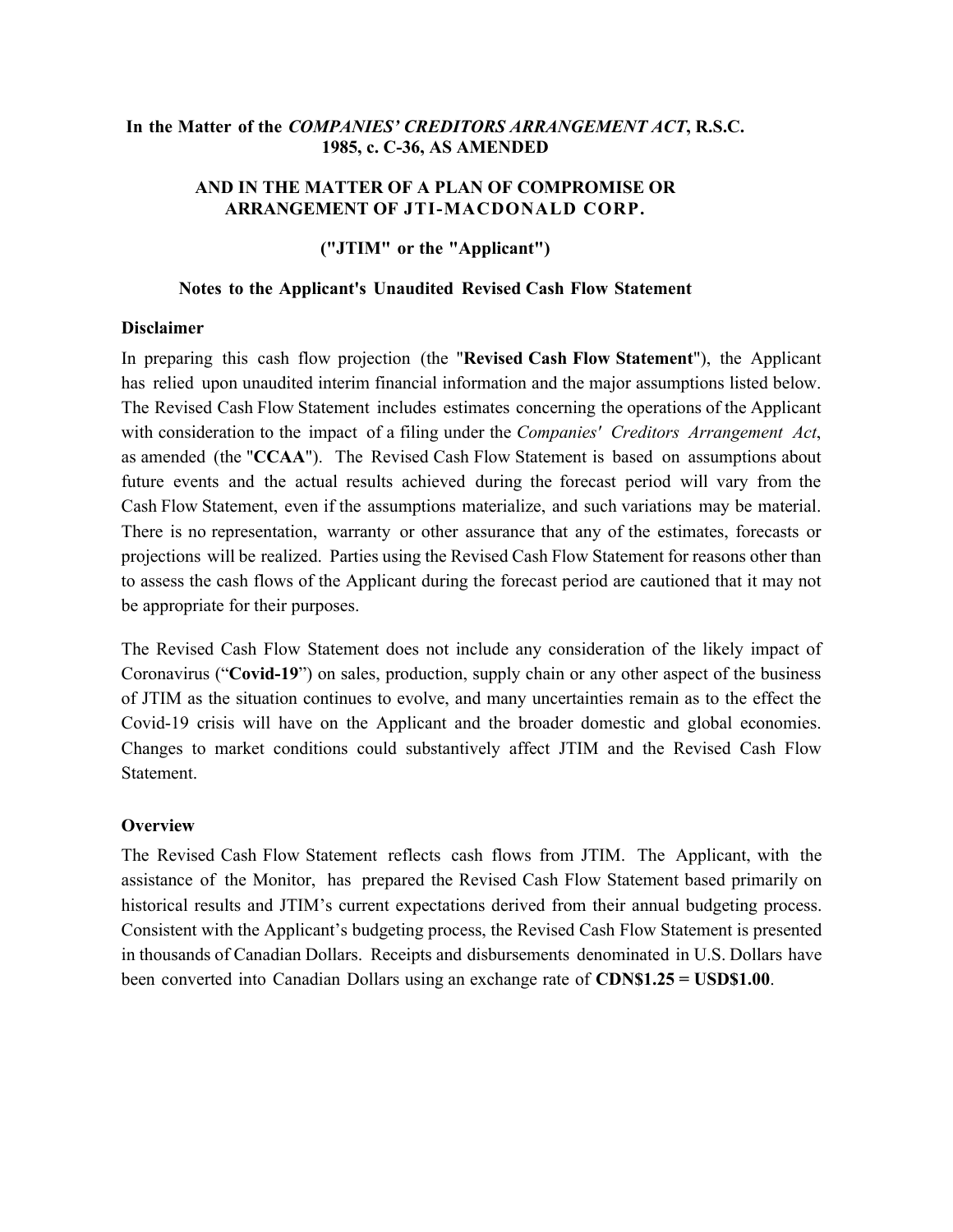#### **Major Assumptions**

#### **RECEIPTS**

#### **1. Sales**

Receipts from JTIM's trade sales are estimated based on a weekly forecast of collections from existing accounts. The projected sales are derived from JTIM's annual budget, which includes assumptions surrounding future pricing. JTIM collects payment from its customers via direct debit once product is shipped. The vast majority of JTIM's customers are tobacco wholesalers. JTIM sells smaller volumes directly to retail accounts.

## **2. Intercompany Receipts**

JTIM is owned indirectly by Japan Tobacco Inc. ("**Japan Tobacco**"), a publicly listed company in Japan. Certain employees of JTIM, located at either the Mississauga head office or Montreal factory locations, perform services for non-Canadian entities.

A charge for time spent is applied to the related party corporation benefiting from the services. The charge is based on time spent by the employees based on an annual submission that the employee provides. The fee rate is based on the cost of each employee to JTIM, plus a 5% mark-up.

JTIM provides other related-party international tobacco companies outside of Japan ("**JT International**") with skilled personnel (i.e. expatriates working abroad), and is reimbursed the costs of such employees.

JTIM performs contract manufacturing for non-Canadian branded cigarettes at the Montreal manufacturing facility for JT International SA ("**JTI-SA**").

JTIM exports Canadian brand cigarettes to other JT International entities for sale.

## **3. Tax Refunds**

The projected tax refunds relate to the collection of QST refunds in Quebec, excise tax refunds for product that require rework or destruction and customs duty refunds for imported product that require destruction.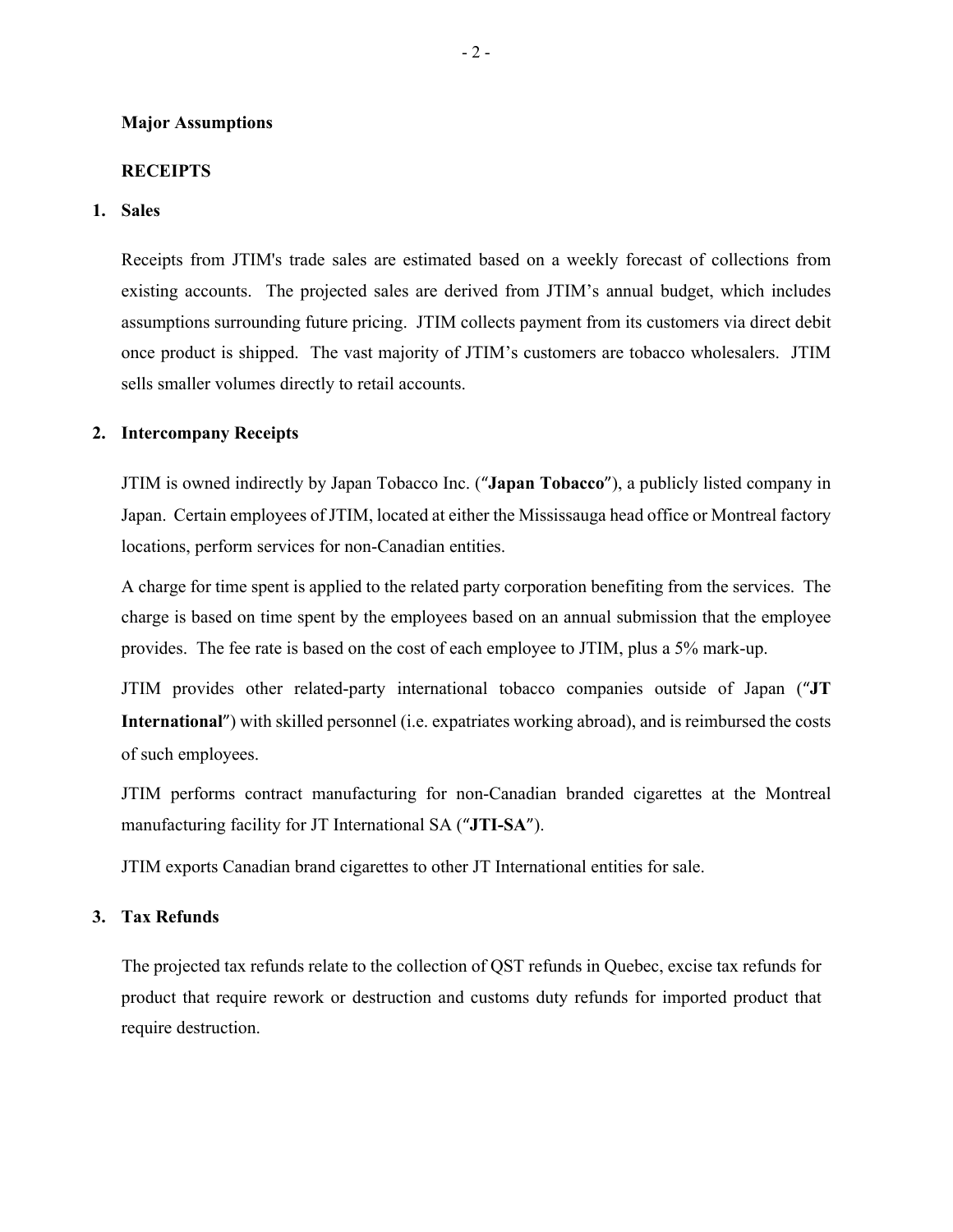#### **4. Other Receipts**

Other receipts relate to interest income earned from short-term investments and high interest savings accounts.

#### **DISBURSEMENTS**

#### **5. General Expenses**

These projected disbursements include payments related to non-tobacco materials, service related activities, utilities, rent, and travel. Additional expenditures are forecast for regional sales office leases, vehicles used by sales representatives and miscellaneous information technology requirements.

#### **6. Payroll and Benefits**

These projected disbursements include payroll and benefit costs for all salaried and hourly plant employees. The forecast amounts are based on historic run rates. Hourly plant employees are paid weekly and salaried employees are paid bi-weekly. Payroll disbursements include all employee source deductions, employee and employer portions of CPP/QPP and EI and other payroll-related taxes, and reflect the terms of the collective bargaining agreement signed in July 2021. Payroll and benefit costs also include severance costs related to the global transformation project.

### **7. Pension**

These projected disbursements represent payments to JTIM's registered employees plan, registered executive employees plan and the executive supplemental benefit plan. The pension amounts forecast in the cash flow include all current and special obligation amounts.

## **8. Promotions, Marketing and Distribution Support**

These projected disbursements relate to the various marketing and promotional initiatives, such as inventory support programs and brand support programs. Initiatives are generally paid 30 days in arrears or via quarterly installments.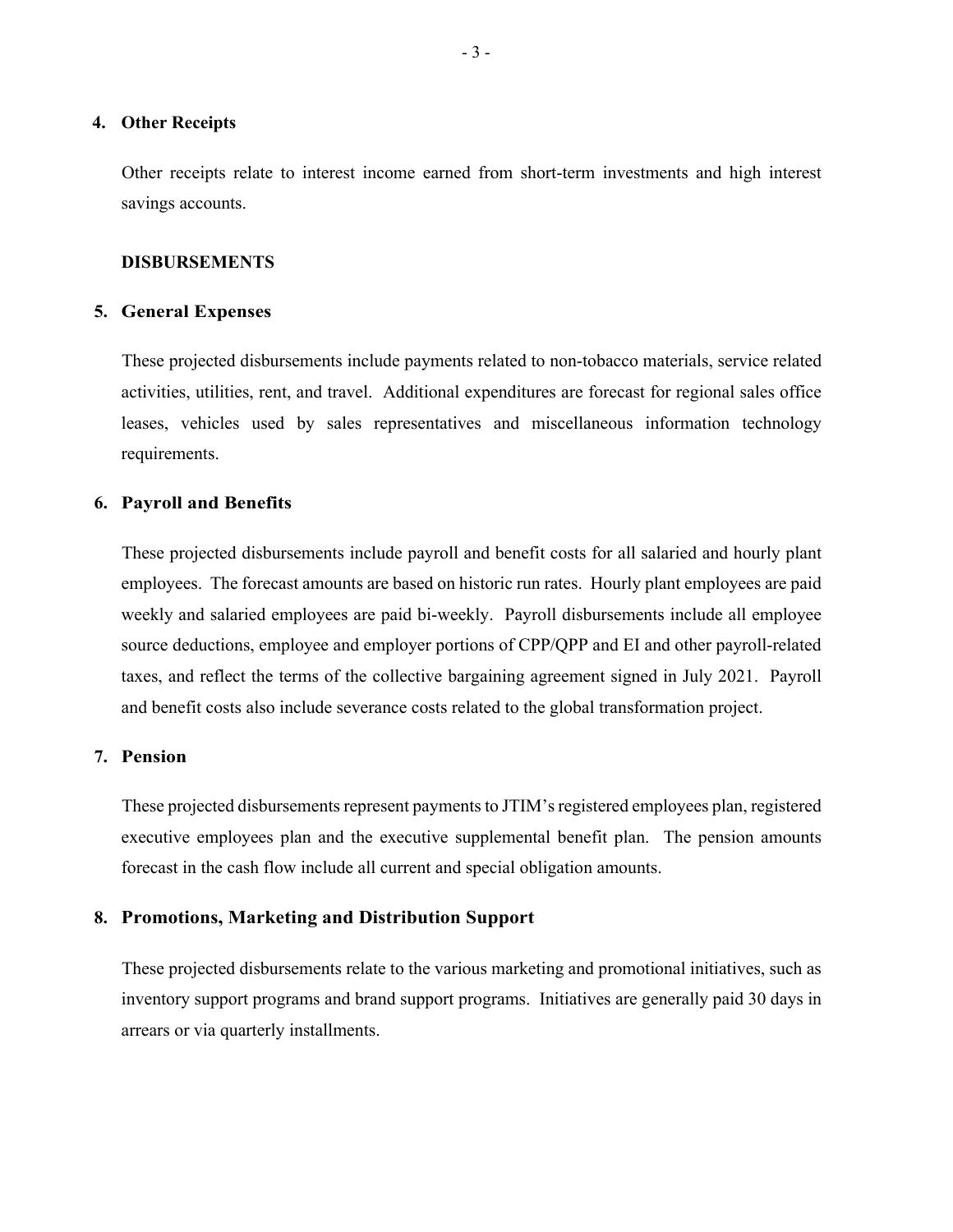#### **9. Leaf**

These projected disbursements represent payments to third party suppliers of tobacco leaf. Third party purchases are used in circumstances where JTI-SA does not have a specific grade of tobacco available at the time required to meet the plant's tobacco blend requirements to reduce disruptions in the production process.

## **10. Capital Expenditures**

These capital expenditures include investments in building, equipment, and process improvements at JTIM's Quebec manufacturing facility, and renovation and reconfiguration of JTIM's headquarters in Mississauga deferred from 2021 to respond to new working arrangements for its Head Office staff resulting from changes in the workforce resulting from the Global Transformation Project and the Covid-19 pandemic impact on in-office working requirements.

## **11. Professional Fees**

These projected disbursements include payments to JTIM's legal advisors for corporate matters.

### **12. Restructuring Costs**

These projected disbursements include payments to JTIM's legal advisors for specialist restructuring advice, the fees and costs of the Monitor and its counsel, the fees and costs of the Chief Restructuring Officer, the fees and costs of the Court-Appointed Mediator and his advisors, and the fees and costs of the Representative Counsel and its advisors.

## **13. Domestic and Import Duty**

These projected disbursements relate to payments to the Canada Revenue Agency **("CRA")** with respect to tobacco products produced under the *Excise Act*, 2001 and customs duty and GST on imported leaf and other raw materials, spare parts or machinery. Excise duty returns and payments are due on the last day of the month following the reporting period (e.g. a return for a period ending February 28 is due by March 31). Import duty payments are paid once a month on a rolling basis with the 21st being the end of the month. The February 2022 payment for excise duties was remitted in the week prior to the Revised Cash Flow Statement period.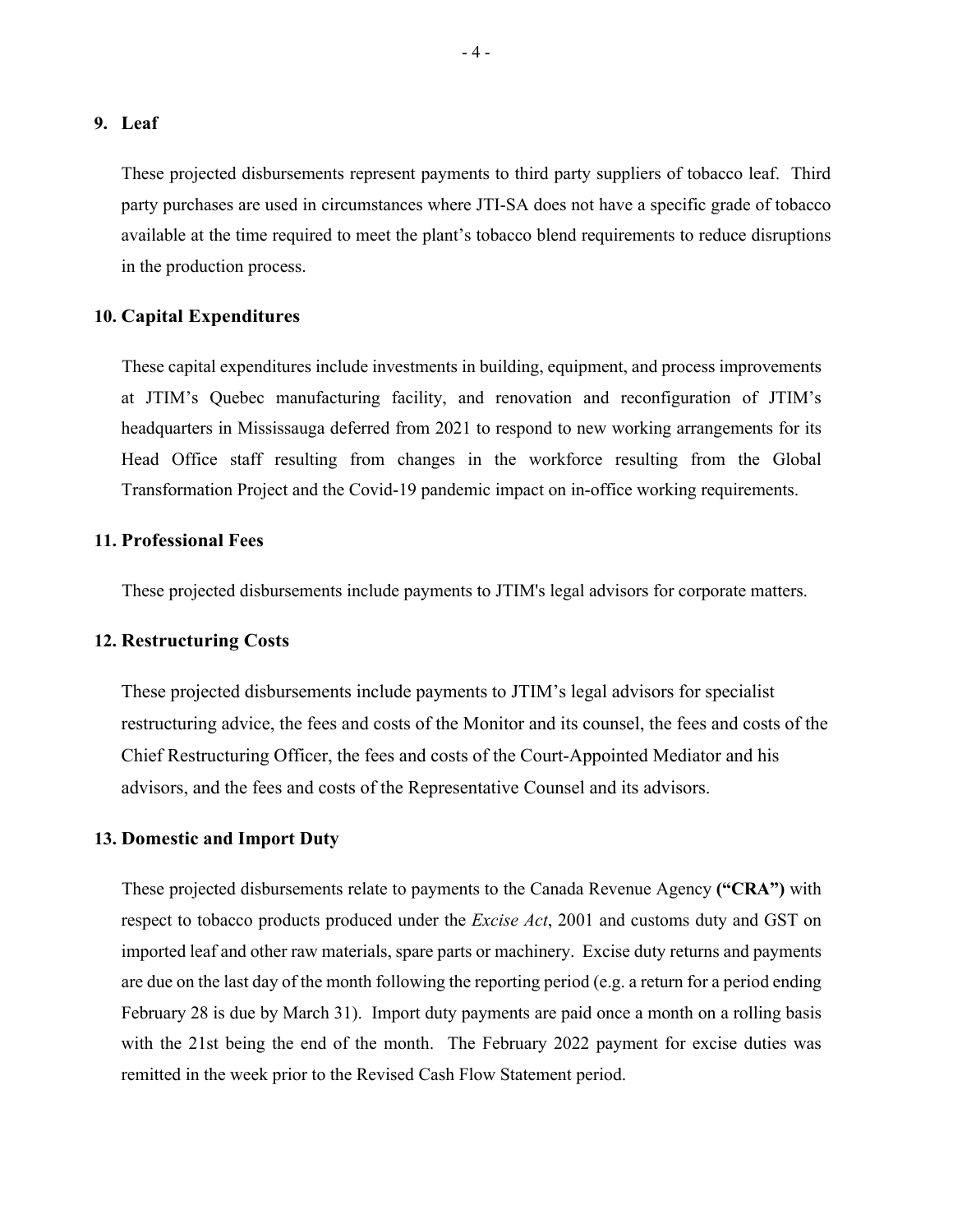## **14. GST and HST**

These projected disbursements represent payments to the CRA with respect to GST and HST. Historically, JTIM has always been in a monthly net payable position.

#### **15. Intercompany Disbursements**

These projected disbursements represent: (i) payments for goods and services provided by JT International entities such as tobacco products from JTI-SA, LLC Cres Neva, LLC Petro, JTI (US) Holding Inc., JT International Canarias S.A.U., and Japan Tobacco International USA Inc., (ii) IT services provided by JTI-SA, (iii) global administrative services provided by JTI GBS Philippines Inc., and JTI GBS Poland Sp. z.o.o. (iv) employee arrangements provided by JTI Services Switzerland SA, and (v) global headquarter services provided by JT International Holding B.V.

#### **16. Intercompany Royalties**

JTI-Macdonald TM Corp. ("**TM**") provides licenses to JTIM to use the trademarks to manufacture and sell goods bearing the trademarks in exchange for a monthly royalty payment. The intercompany royalty payments have been suspended pursuant to the Endorsement of Justice McEwen dated March 19, 2019. The amount of approximately \$1,250,000 continues to be accrued monthly. Additionally, default interest is accruing on royalty payments due and unpaid.

#### **17. Intercompany Interest and Principal**

This disbursement represents monthly interest payments on the \$1.2 billion secured convertible debentures by JTIM to TM. The intercompany interest and principal payments have been suspended pursuant to the Endorsement of Justice McEwen dated March 19, 2019. The interest amount of approximately \$7.7 million continues to be accrued monthly. Additionally, default interest is accruing on interest and principal payments due and unpaid.

## **18. Income Tax Instalments and Provincial Tobacco Taxes**

These projected disbursements represent corporate income tax instalments and payments of Provincial Tobacco Taxes **("PTT")** on direct retail sales.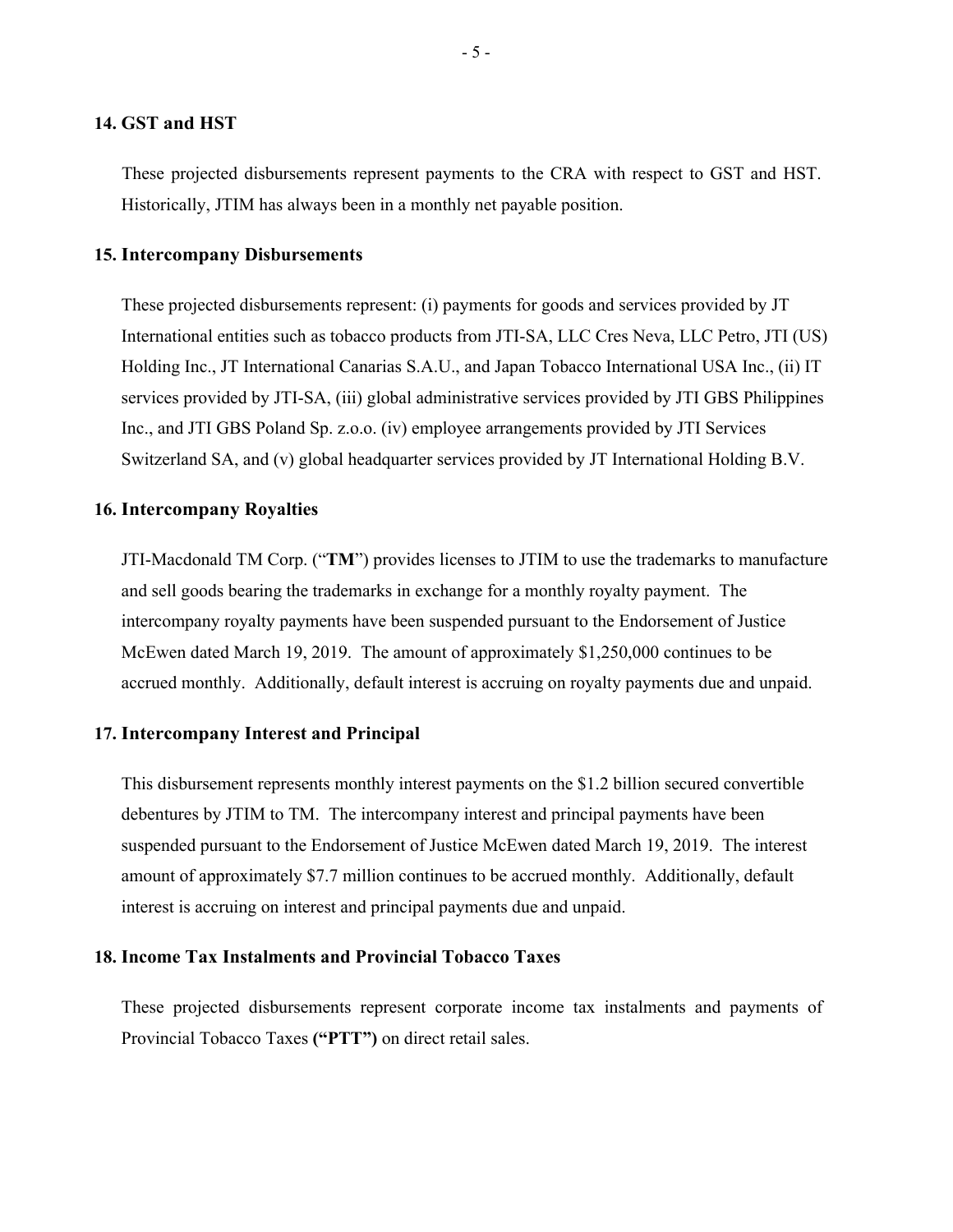# **19. Cash Collateral**

Cash collateral of \$11.9 million was pledged to Citibank pursuant to agreements dated in 2016, 2017, and 2019 to allow for continued central travel account card services and cash management services provided by Citibank.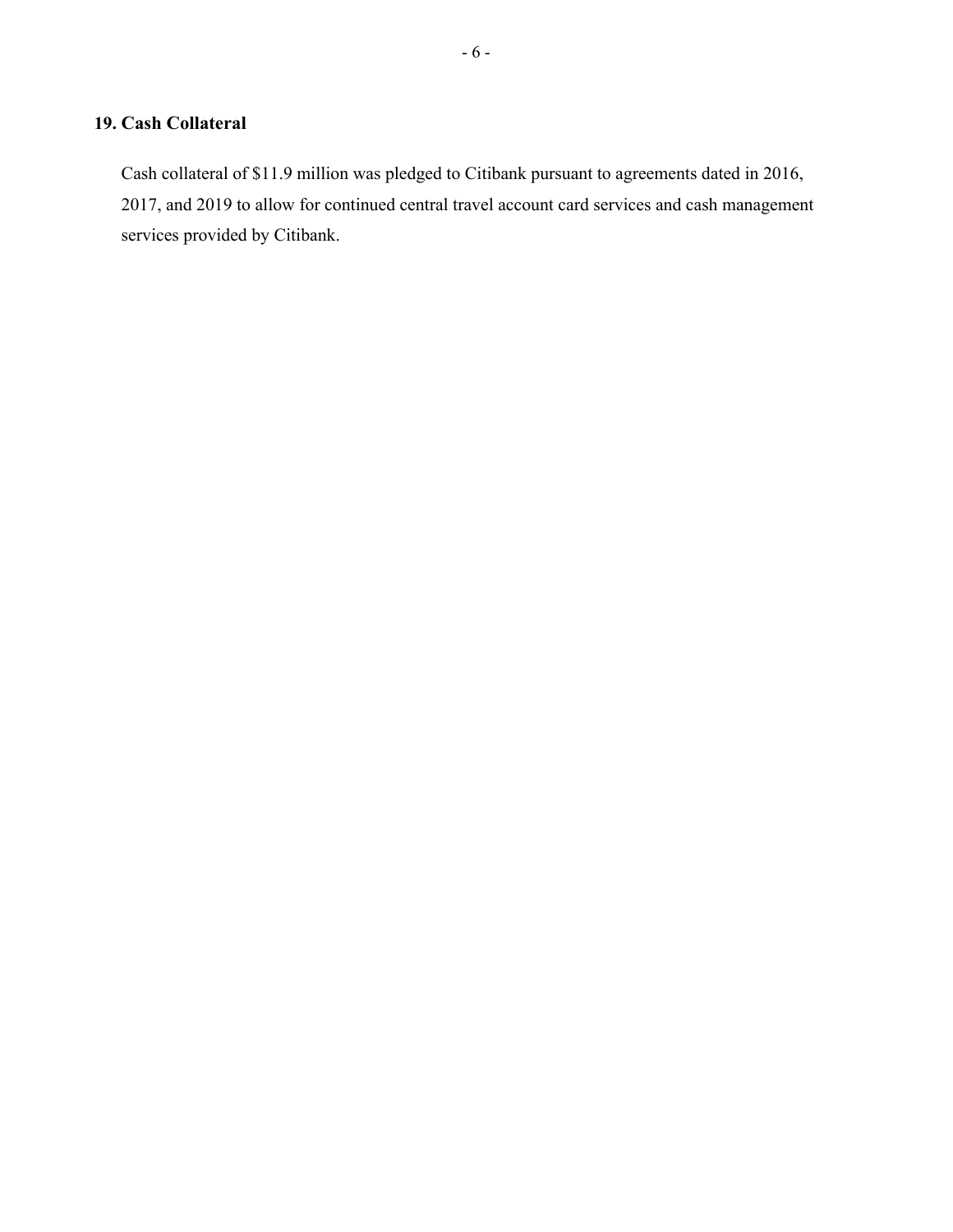JTİ

March 9, 2022

Deloitte Restructuring Inc. Bay Adelaide East 8 Adelaide Street West Suite 200 Toronto, Ontario M5H 0A9 Canada

Attention: Warren Leung

Dear Sirs:

#### Re: Proceedings under the Companies' Creditors Arrangement Act ("CCAA") Responsibilities/Obligations and Disclosure with Respect to Cash Flow **Projections**

In connection with the CCAA proceedings in respect of JTI-Macdonald Corp. ("JTIM"), the management of JTIM ("Management") has prepared the attached Revised Cash Flow Statement and the assumptions on which the Revised Cash Flow Statement is based.

JTIM confirms that:

- 1. The Revised Cash Flow Statement and the underlying assumptions are the responsibility of JTIM:
- All material information relevant to the Revised Cash Flow Statement and to the  $2.$ underlying assumptions has been made available to Deloitte Restructuring Inc., in its capacity as Monitor of JTIM:
- 3. Management has taken all actions that it considers necessary to ensure:
	- a. That the individual assumptions underlying the Revised Cash Flow Statement are appropriate in the circumstances:
	- b. That the individual assumptions underlying the Revised Cash Flow Statement, taken as a whole, are appropriate in the circumstances; and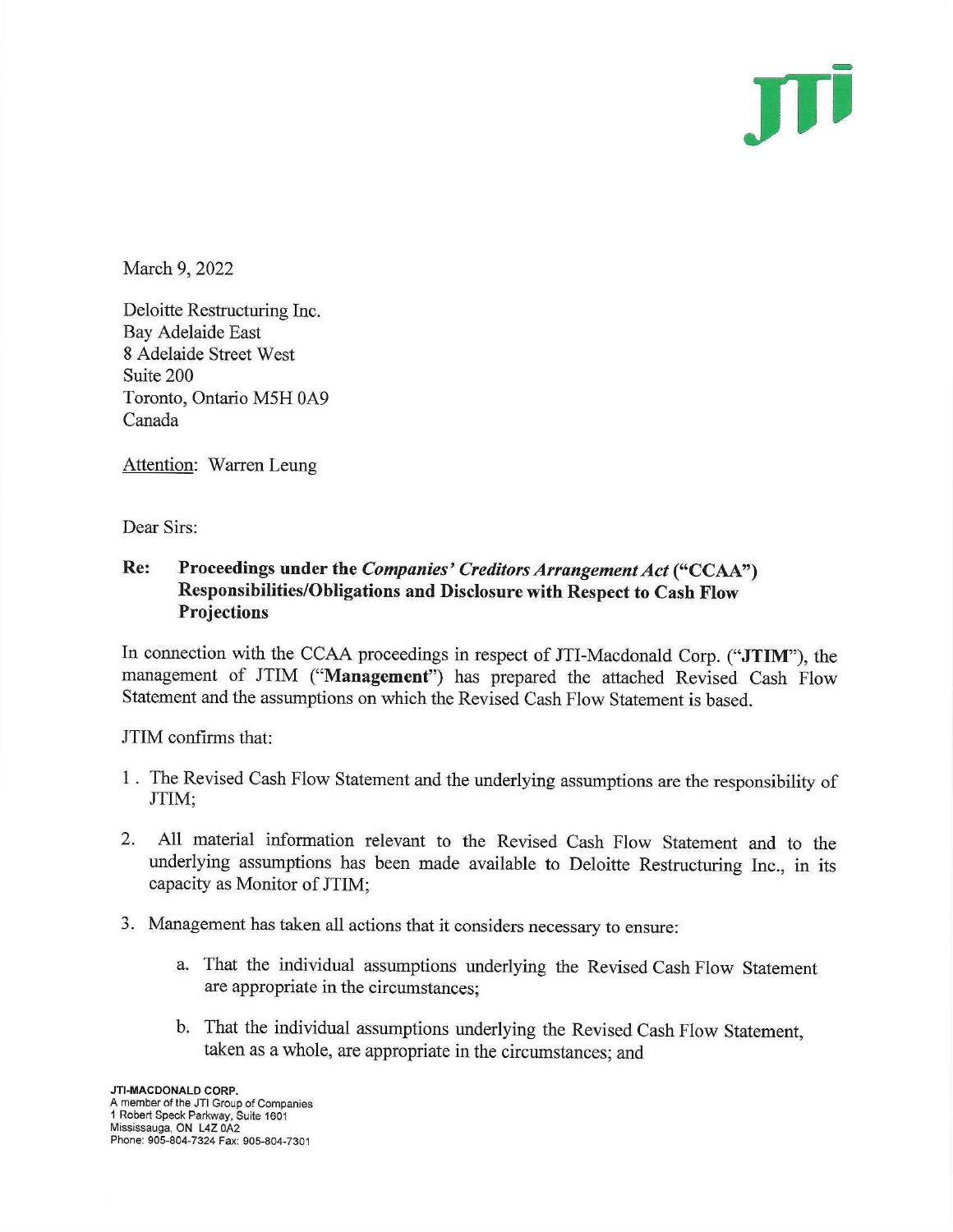- c. That all relevant assumptions have been properly presented in the Revised Cash Flow Statement or in the notes accompanying the Revised Cash Flow Statement.
- 4. Management understands and agrees that the determination of what constitutes a material adverse change in the projected cash flow or financial circumstances, for the purposes of our monitoring the on-going activities of JTIM, is ultimately at your sole discretion, notwithstanding that Management may disagree with such determination;
- 5. Management understands its duties and obligations under the CCAA and that a breach of these duties and obligations could make the JTIM's Management liable to fines and imprisonment in certain circumstances; and
- 6. The Revised Cash Flow Statement and assumptions have been reviewed and approved by the JTIM's board of directors or Management has been duly authorized by JTIM's board of directors to prepare and approve the cash flow assumptions.

Yours truly,

Rolard Miland

Name: Robert McMaster Title: Director, Taxation and Treasury